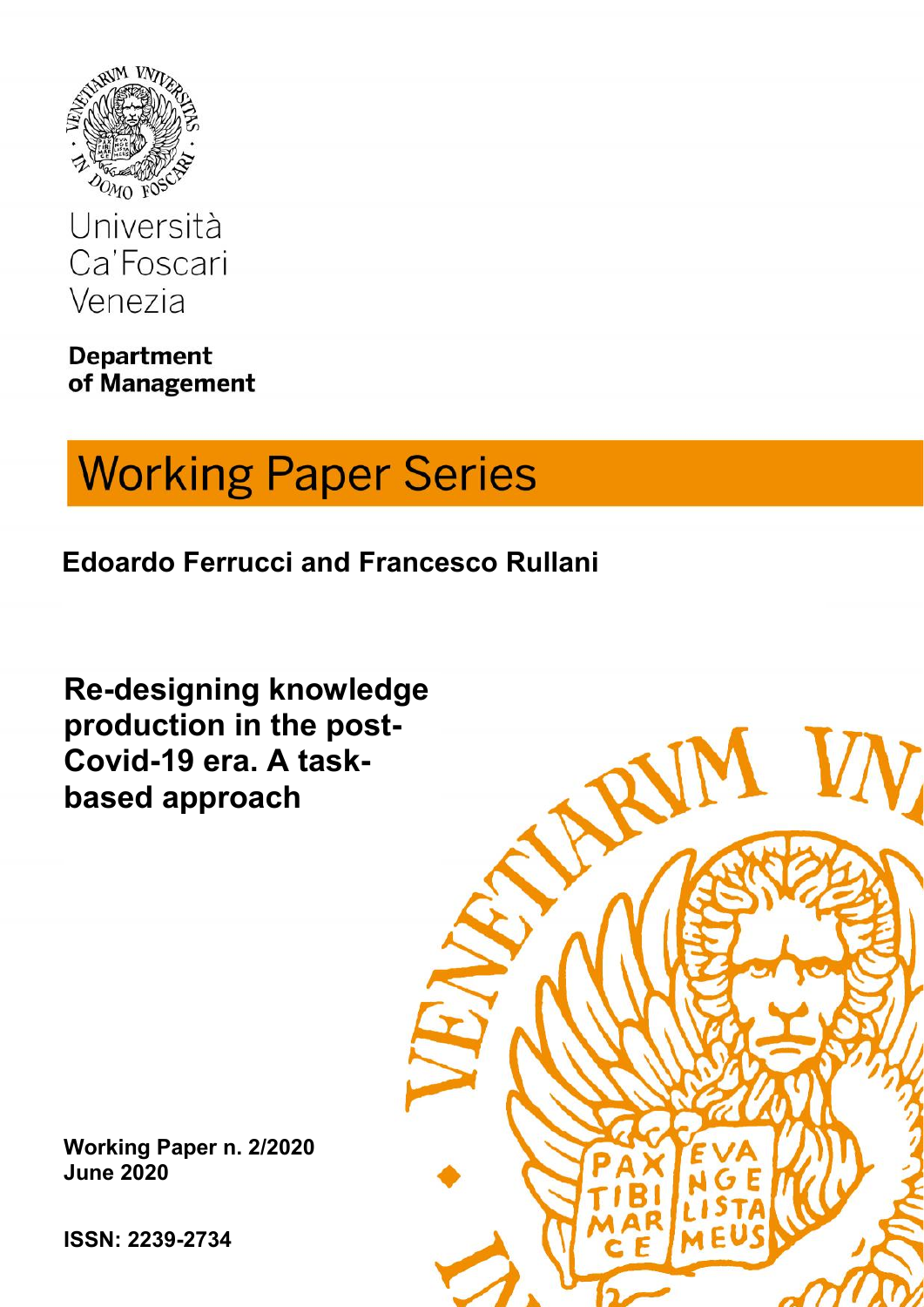This Working Paper is published under the auspices of the Department of Management at Università Ca' Foscari Venezia. Opinions expressed herein are those of the authors and not those of the Department or the University. The Working Paper series is designed to divulge preliminary or incomplete work, circulated to favour discussion and comments. Citation of this paper should consider its provisional nature.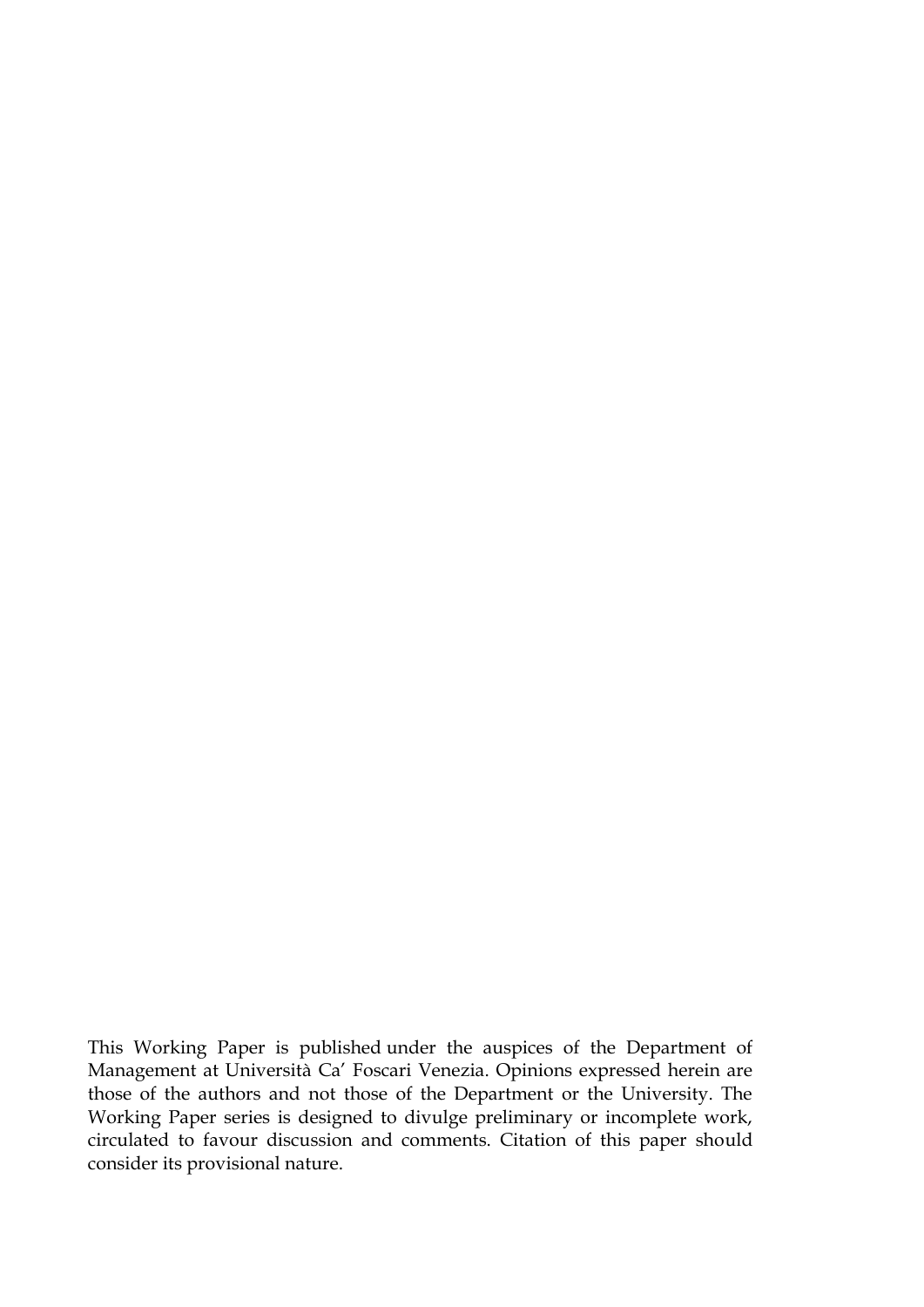# **Re-designing knowledge production in the Post-Covid-19 era. A task-based approach**

EDOARDO FERRUCCI eferrucci@luiss.it LUISS University GREThA (Universitè de Bordeaux)

FRANCESCO RULLANI francesco.rullani@unive.it Department of Management BLISS - Digital Impact Lab Ca' Foscari University of Venice

*(June 2020)*

*Abstract.* This paper seeks to single out what micro-level working activities may be more conducive of faster Covid-19 transmission. We do so from an innovation perspective, knowing that knowledge production has an important component rooted in tacit knowledge, whose sharing is heavily based on physical interaction. Specifically, we hypothesize that communication-intense working activities (including those needed to transfer tacit knowledge) may accelerate Covid-19 contagion, and must be re-designed with more urgency and attention than other working activities that apparently may look as dangerous, such as selling or training. We test this empirically employing data from 9 different sources relative to US Metropolitan Statistical Areas, and confirm our hypothesis, eventually elaborating policy and managerial implications for dealing with innovation (and beyond) during the pandemic.

Keywords: covid-19, pandemic, organizational processes, micro tasks, professions

JEL classifications: O32

#### **Correspondence to:**

| Francesco Rullani | Dept. of Management, Università Ca' Foscari Venezia |
|-------------------|-----------------------------------------------------|
|                   | San Giobbe, Cannaregio 873                          |
|                   | 30121 Venice, Italy                                 |
| Phone:            | $[-39]$ 041 234 7428                                |
| E-mail:           | francesco.rullani@unive.it                          |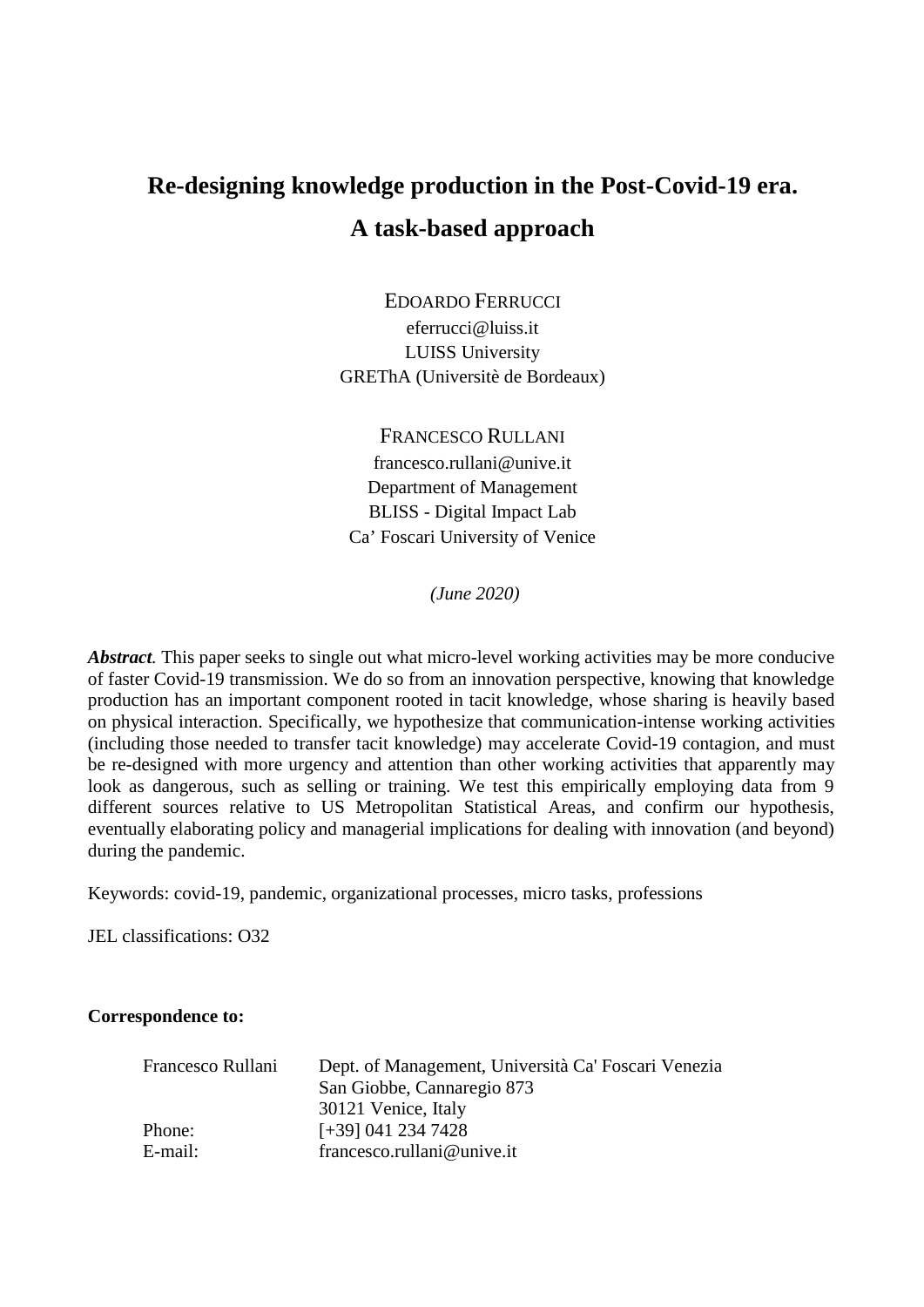#### **1. Introduction**

Innovation develops through processes of knowledge exchange among individuals within the same organization or across organizations. In some cases, these processes are meant to share knowledge that is not easily transferrable through shared codes (such as patents). This is the case of tacit knowledge, such as know-how (Kogut & Zander, 1992). In these cases firms need to mobilize the locus where tacit knowledge is embedded, i.e., people, and implement processes of collaboration that allow such knowledge's features to be 'executed' and 'shown' by the owner, and thus learned and acquired by the receiver (Nonaka, 1994; Nonaka et al., 2006). Collaboration of this kind develops through meetings, discussions, joint work, and usually imply a tight in-person communication (Bouncken & Aslam, 2019).

In other words, while learning from other firms' patents may be done without any in physical interaction, and other working activities may imply contacts for which in person meetings and interaction may be less crucial (such as selling, negotiating) or can be easily codified and shaped for reducing interpersonal interaction (e.g., teaching, coaching, monitoring, coordinating), communication aimed at transferring tacit knowledge may be impossible to perform without sharing the same physical space; and when in that space, impossible without close unstructured interaction

This type of interaction may however be problematic in the age of Covid-19, i.e., in a world were physical interactions are source of risk for people's health. As indicated in Morawska and Cao (2020) infective molecules loaded with viral content may spread and travel from the source up to a distance of 10 meters, "activating aerosol transmission". A similar claim is made also in Paules et al. (2020) and Setti et al. (2020). Thus, as the world exists from the isolation regime enforced during the pandemic peak, working activities need to be restored having in mind that interpersonal contacts can be source of risk for people's health, and must be treated accordingly to avoid a new spread of COVID-19. This is especially true for R&D and innovation-related activities, whose strong reliance on transfer of tacit knowledge may imply a high frequency and importance of physical interaction.

Centralized policies and changing people habits are only part of the solution. In this paper we link data about Covid-19 transmissions in specific areas of the US (227 Metropolitan Statistical Areas) to data about working activities performed in the same areas by all major occupations in the economy, controlling for other determinant of the virus transmission. The idea is to place under scrutiny the type of interactions happening on the shop floor, in the shops, during services provision, to understand what tasks are conducive to Covid-19 transmission, and thus allow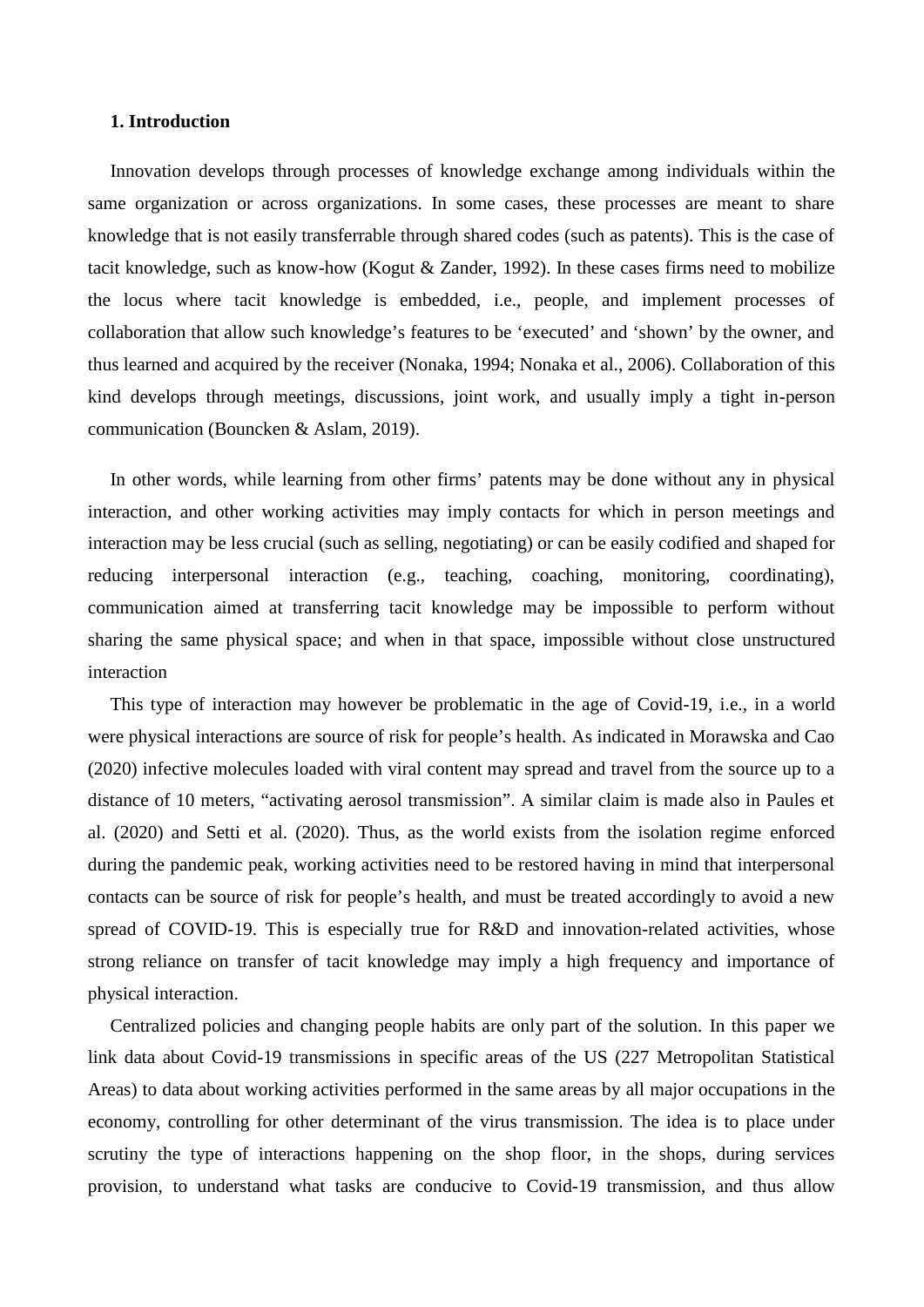managers and entrepreneurs to re-design contagion-prone processes such that transmission can be limited while the organizations' activity can keep going. We read the result of this analysis applying an innovation perspective, having in mind that knowledge production requires much interaction, and that it may heavily rely on tacit knowledge, a type of knowledge for which *physical* interaction is key (Becker-Beck et al., 2005).

Our result lean toward the idea that Communication-laden working activities and other related activities (such as Interpreting the meaning of information for others, Establishing and maintaining interpersonal relationships, or Negotiating with others) are more conduce of the Covid-9 contagion than other activities, such as Assisting and caring for others or Selling or influencing others, that show no statistical significant effect on the speed of Covid-19 transmission.

Our results are thus relevant for researcher and practitioners in need of identifying transmission prone tasks with the aim of detecting what processes need to be re-designed to remain safe '*and'* productive, rather than safe '*or'* productive. Particularly, they are relevant for innovation managers, who need to care particularly for transformation and sharing also of the tacit component of knowledge. As a final contribution, we provide a methodology that may prove to be useful to face the new phase of the pandemic.

#### **2.Theoretical background**

As we write (May 2020), many Governments worldwide are gradually abandoning the policies implemented before reaching the peak of the Covid-19 pandemic (Business Insider, 2020; The New York Times, 2020). Restrictions to mobility are released, and lockdown orders are replaced by permission to move and undertake activities restricted before, such as -for example- running production plants and selling non-essential goods and services.

However, the pandemic is not over: containing Covid-19 transmission implies that organizations' processes must be redesigned to take into account new safety rules. While the lockdown implied that limiting the contagion was done *instead* of undertaking working activities, now firms need to learn how to do it *while* working. In particular, organizations need to tradeoff between covid-19 transmission likelihood on the one hand, and task effective and efficient completion on the other hand. To do that, they need to act on the way each task is designed and performed. Policies cannot be fine-grained enough to act at such micro-level, nor individual responsibility alone can be considered enough to solve the issue. Entrepreneurs and managers, non-profit leaders and public authorities, need to identify what micro-level working activities are at the highest risk of spreading the contagion, and act to change the relative processes and task design.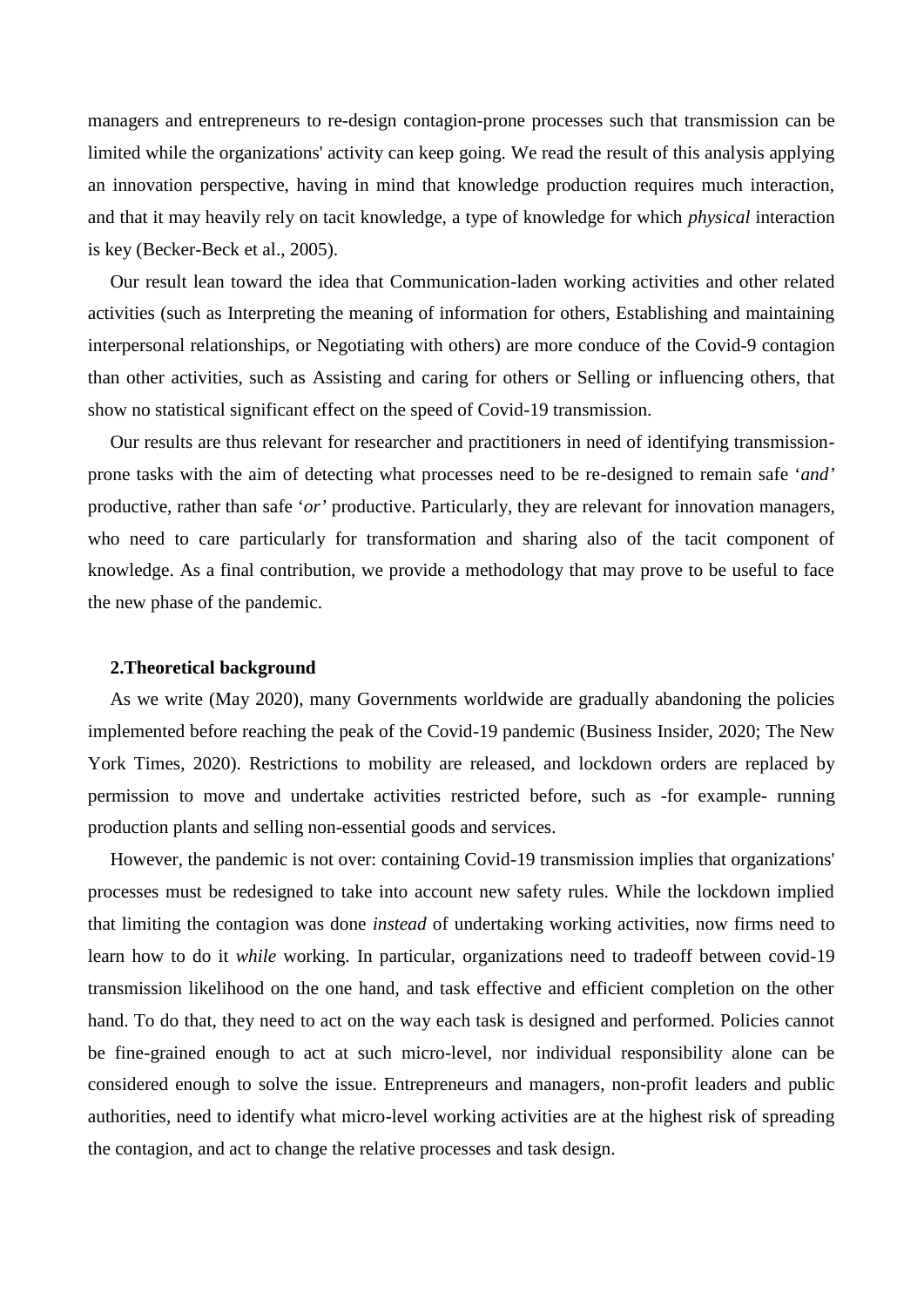There is increasing consensus that the Covid-19 transmission takes place mainly via virus laden droplets in the aerosols produced during individuals' close interaction (Asadi, 2020), either directly by inhalation, or indirectly via "*direct physical contact ... handshaking... sharing of meals ... via fomites and shared food*" (p. 1045, Pung et al., 2020). Thus, any situation that causes close interaction may contribute to the spreading of the contagion, and has to be avoided, or modified to allow for personal protective equipment to be used and social distancing to be applied.

The public debate on this issue focuses on how to handle interaction-laden situations. The key point is the need to unfold the micro-dynamics of interactions to understand what behaviors should be incentivized, how processes should be designed, and how institutional elements should be leveraged to shape encounters and gatherings (e.g., The Conversation, 2020; Erin Bromage: Covid- 19 musings, 2020). The scientific debate in medicine also moved along the same direction. For example, Park et al. (2020) studied cases in which transmission occurred in call centers, Ghinai et al. (2020) focused on community and family-related transmission, and Lu et al. (2020) investigated how contagion developed in restaurants.

Despite the attention to the topic, the practical approach applied by now (May 2020) to the problem was geared more to the macro or meso level, for example identifying sectors as units of analysis and producing guidelines generically thought for the archetypical firm in each sector, in a "one size fit all" fashion. This methodology risks to miss the point. For example, Morawska and Cao (2020) show that indoor interaction is a key environmental condition to boost virus contagion, but also signal that both communities and policy makers failed to recognize this fact and act accordingly. Only recently some policy makers tried to 'go more micro' than sectors, and stated the importance of looking at interaction processes and supply chains in their whole complexity (La Repubblica, 2020).

Such a micro perspective can be particularly beneficial when applied to activities whose undertaking implies a high level of interaction among individuals. Knowledge production is certainly one of them.

The seminal work by Nonaka (1994) offered already twenty-five years ago a firm point along this line: "*Although ideas are formed in the minds of individuals … 'communities of interaction' contribute to the amplification and development of new knowledge. … these communities … define a further dimension to organizational knowledge creation, which is associated with the extent of social interaction between individuals that share and develop knowledge. This is referred to as the 'ontological' dimension of knowledge creation*" (Nonaka, p. 15). Thus, conceiving R&D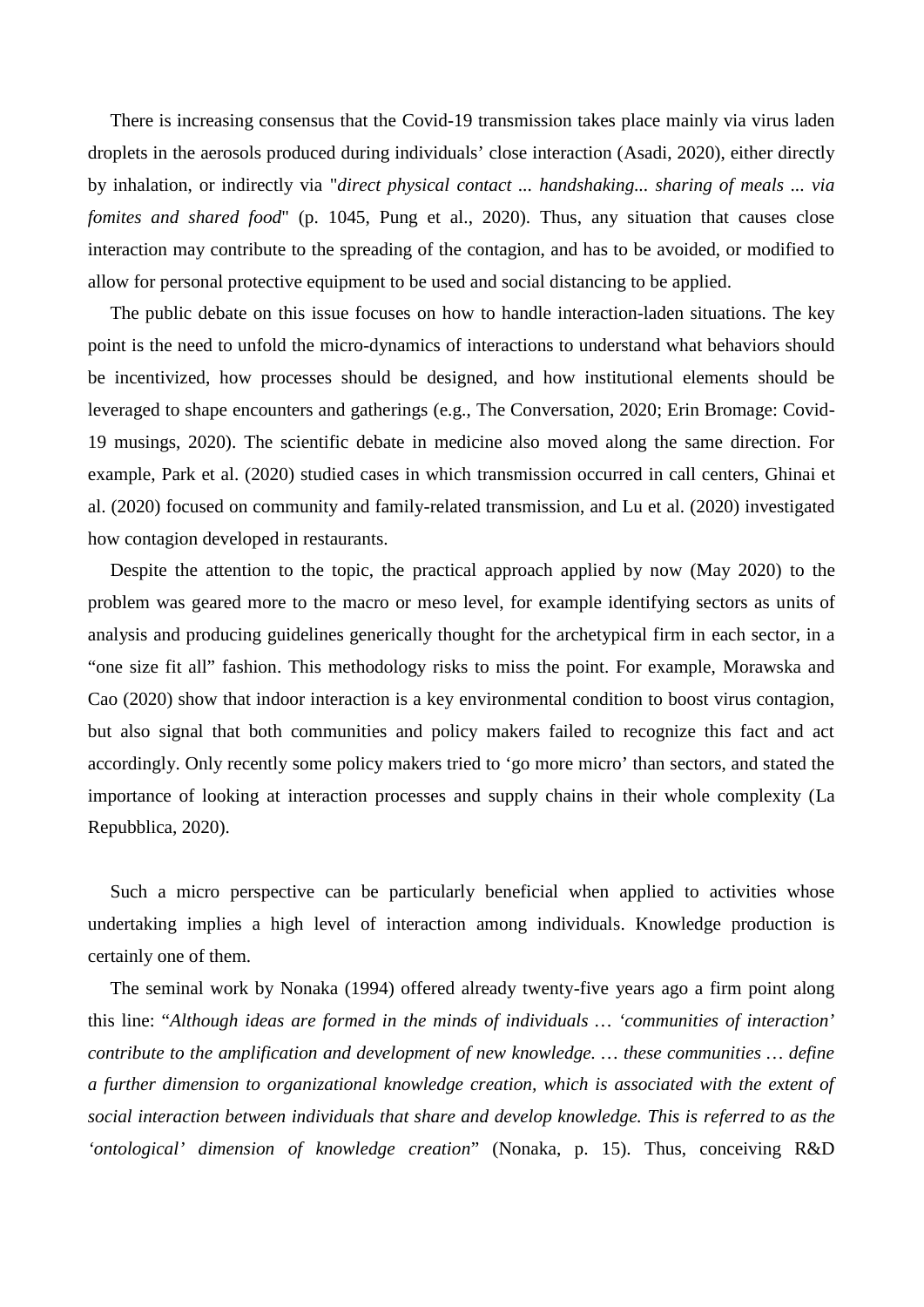management in the age of Covid-19 means asking questions on how individuals' interaction should be designed, through which processes and along which channels.

Further investigation of this point allows to identify even better the features of innovation-related interactions that may carry the risk of spreading the contagion. Nonaka (1994) and colleagues (e.g., Nonaka & Konno, 1998; Nonaka & Von Krogh, 2009) developed a conceptual model of knowledge production in organizations based on the 'dialog' between tacit and codified knowledge (Kogut & Zander, 1992), whose different features imply very different organizational arrangements (Nelson & Winter, 1982; Conti et al., 2013). The basic model unfolds through four phases: Socialization, Externalization, Combination and Internalization (the SECI model). The phases represent four different 'moments' in which knowledge conversion between tacit and codified occurs (Nonaka & Von Krogh, 2009). Nonaka et al. (2006, p. 1182) clearly define these moments "*Socialization aims at sharing tacit knowledge among individuals. Externalization aims at articulating tacit knowledge into explicit concepts. Combination aims at combining different entities of explicit knowledge. Internalization aims at embodying explicit knowledge into tacit knowledge*." When individuals engage in Socialization, the processes they need to activate implies co-location almost by definition. Tacit knowledge is in fact context specific, "*tied to the senses, tactile experiences, movement skills, intuition, unarticulated mental models, or implicit rules of thumb … rooted in action, procedures, routines, commitment, ideals, values, and emotions"* (p. 636, Nonaka & Von Krogh, 2009). Sharing tacit knowledge implies going through the same experience together, observing, imitating, interacting (Nonaka & Takeuchi, 1995). Interacting face-to-face is thus not only convenient (Becker-Beck et al., 2005) but necessary (Bouncken & Aslam, 2019; Conti et al., 2013), also in high-tech industries such as software (Ryan & O'Connor, 2013). Working in the same physical spaces becomes so determinant that the features of the common space have a major role in determining how interactions occur (Khazanchi et al., 2018) and thus how knowledge is shared and transferred.

Interacting face-to-face to share tacit knowledge is thus a key feature of knowledge production in organization (Leonard & Sensiper, 1998; Hall & Andriani, 2003). This is true in general, within the organization and also between organizations (Terhorst, 2018; Lawson et al., 2009). Particularly, it is true within R&D labs and departments, where cooperation within internal teams as well as with external innovation sources (Laursen & Salter, 2006) may be a key asset to achieve the gains of knowledge recombination (Thijs & Martin, 2017). In undertaking such cooperation, knowledge tacitness may have important effects on the management of researchers and of research lines (Chuang, et al., 2016). For example, even if virtual R&D teams spanning different locations are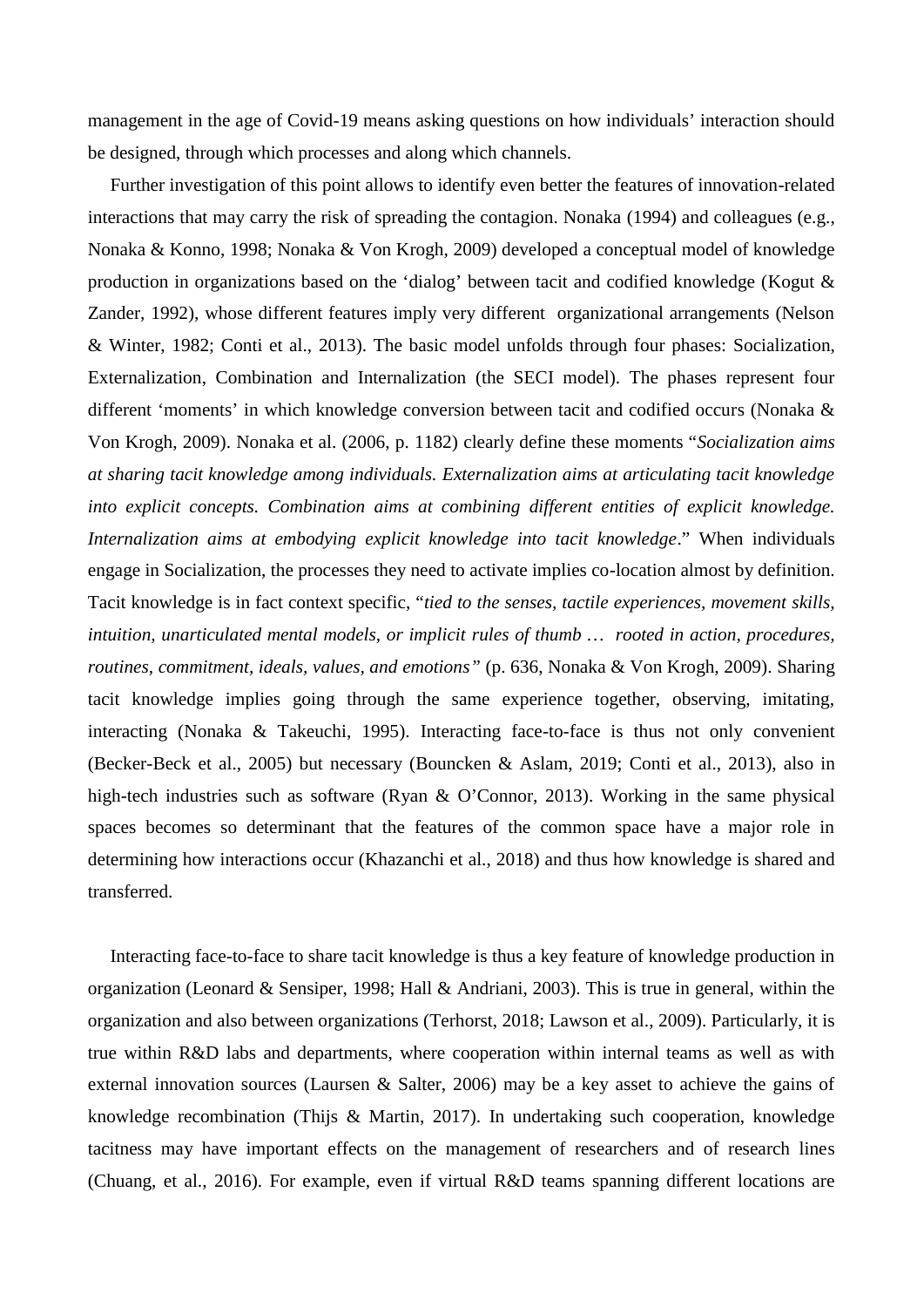becoming a key asset for many R&D departments, one of the limits these have hinges upon the high relevance of tacit knowledge. Indeed, Gassmann & von Zedtwitz (2003) show that governance measures, such as centralization, must be put in place for these teams to compensate the lack of physical interaction and thus the difficulties in sharing tacit knowledge.

This fundamental role of tacit knowledge for innovation is also related to the industrial structure of the specific economy under study. In economies where SME's are a very large share of the value added, like Italy for example, knowledge tacitness may be even more relevant for innovation, as SME's heavily rely on external knowledge resources, on the knowledge embedded in their human resources and on the experience-based mode of knowledge development. Given the limited reach these firms have, all the three factors must be found in the local surroundings, and are usually accessed via interactions whose physical component is key (Valentim et al., 2016). Italy has been heavily hit by the Covid-19 pandemic, and studies show (Becchetti et al., 2020) that this may be due also to the presence of many SME's, corroborating our intuition that the physical proximity needed by these firms to transfer tacit knowledge may be one of the vehicle of Covid-19 transmission.

In line with this idea, in the following section we will run regressions that relate Covid-19 transmission to interaction-laden working activities, irrespectively of the sector they happen to be undertaken. We aim at singling out the role of each working activity to understand precisely what is the impact on the virus diffusion of *communication*-intense activities (and other closely-related activities), that may be conducive of tacit knowledge transfer via physical contact. In other words, we will test the following hypothesis:

*Hypothesis: Communication-related activities (and other closely-related activities) accelerate the Covid-19 spreading in the area, while other types of activities have a less prominent role.*

#### **3. Methods**

In order to investigate which interaction-laden tasks should be seriously considered and possibly re-designed -especially in R&D labs and departments- as we enter the re-opening phase of the late pandemic, we conducted a regression analysis relating speed of Covid-19 transmission on the US territory and diffusion of interaction-laden working activities in Metropolitan Statistical Areas (MSA).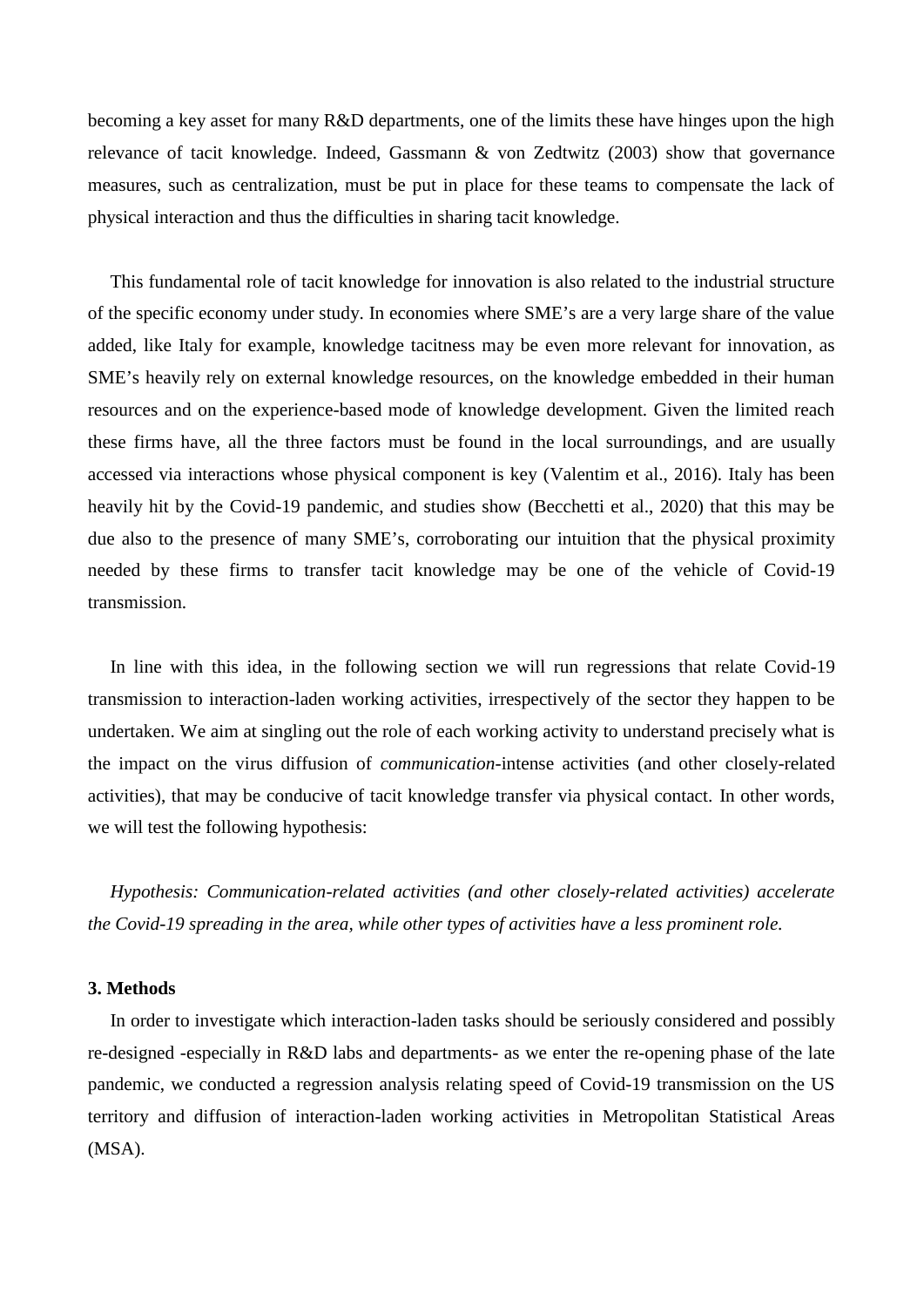MSA's are geographical regions in the US with at least one urbanized area and a population of at least 50.000 individuals. The US Census Bureau indicates a MSA as "…a core area containing a substantial population nucleus, together with adjacent communities having a high degree of economic and social integration with that core". There is a total of 392 MSA's which encompass almost the 85% of the US population.

The number of MSA's we are able to actually use in our regressions is 227. This is due to the list of controls that we included, and that contains several missing values. However, the most representative MSA's remain in the sample. To give an idea, the 227 observed MSA's represent the 74% of all the 392 MSA's in terms of 2019 total population.

We gathered data at MSA (and State) level merging 9 datasets we sought for and gathered online: the *O\*NET* dataset (from the U.S. Department of Labor/Employment and Training Administration), and the data provided by the *New York Times*, the *U.S. Bureau of Labor Statistics Latest Numbers*, the *U.S. Bureau of Economic Analysis*, the *U.S. Census Bureau*, the *U.S. Environmental Protection Agency*, the *NBC News*, the *U.S. Department of Health and Human Services*, and the *U.S. Bureau of Transportation* (Table 4 reports which source has been used for building each specific variable).

#### **3.1 Dependent variable**

MSA-level data on Covid-19-related deaths in the US are taken from the New York Times public repository<sup>1</sup>. The database contains information on the daily number of registered Covid-19related deaths across US counties; according to it, the first death occurred in the King county (Washington) on February 29<sup>th</sup>, 2020. For each MSA we counted the number of days that go from the first Covid-19-related death to the day of the  $50<sup>th</sup>$  death, of the 100<sup>th</sup> death and of the 150<sup>th</sup> death, obtaining three dependent variables.

We chose to use the number of deaths as a proxy for Covid-19 diffusion since the number of infected patients may suffer from severe underreporting, as explained by Buonanno et al. (2020) and Pisano et al. (2020), especially in the early stage of pandemic. This may happen essentially for two reasons. First, there is widespread consensus on the high number of asymptomatic patients that never get tested, biasing the number of detected infections. Second, Covid-19 testing programs may differ across regions even within the same country. These measurement issues are likely to be less concerning for official death records, as these capture the direct observable effects of the virus irrespectively of authorities' testing strategy or of the number of asymptomatic patients. Even if

<sup>&</sup>lt;sup>1</sup> Data are available at: https://github.com/nytimes/covid-19-data/. The version of the database used in this paper is the one of May  $22<sup>nd</sup> 2020$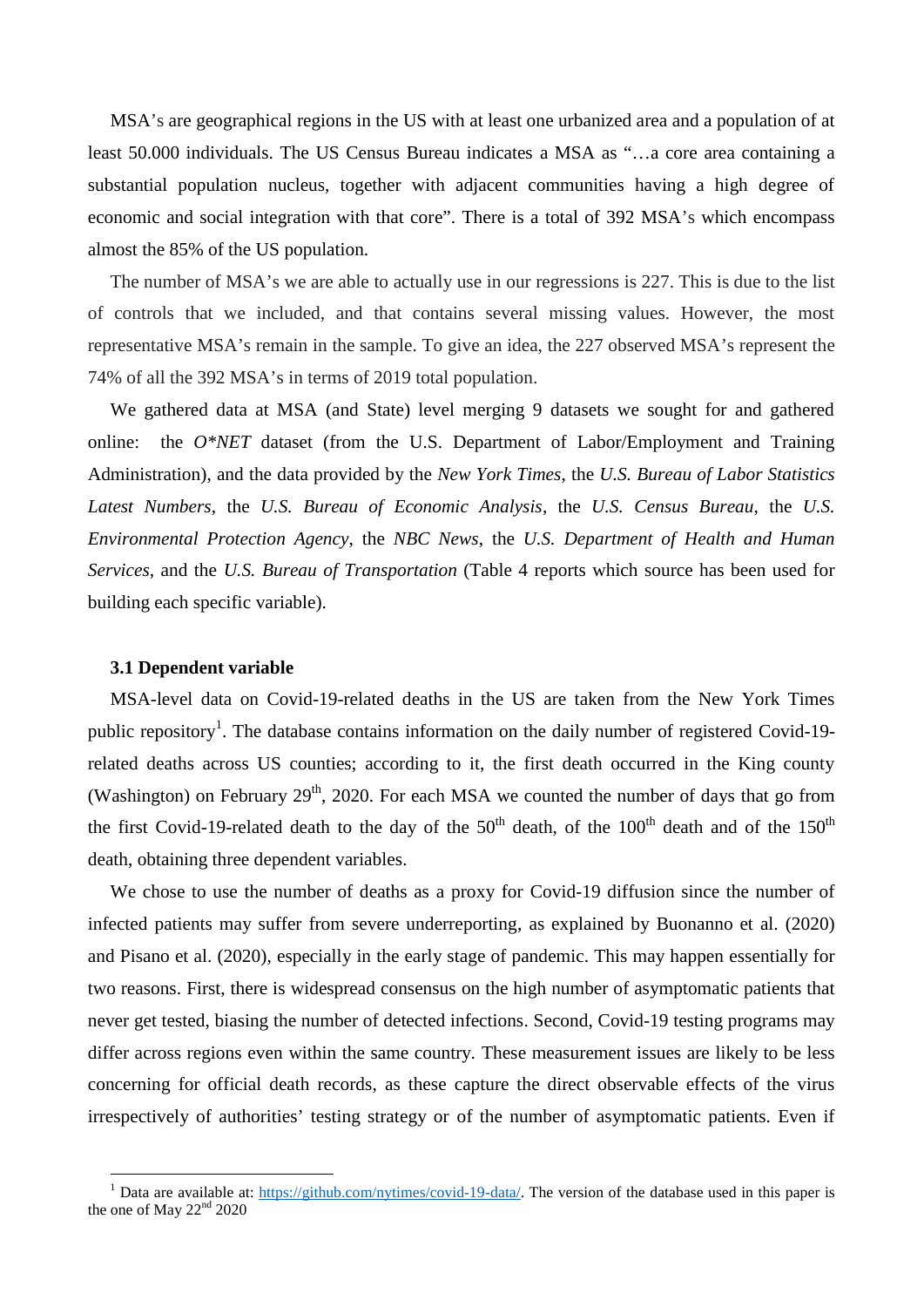some differences in the reporting guidelines are there for different countries, we are quite confident that the criteria to mark one death as Covid-19-related are quite consistent across MSA's in the US.

We chose to use three time windows to look at the speed of the contagion (from the first to the  $50<sup>th</sup>$ ,  $100<sup>th</sup>$  and  $150<sup>th</sup>$  death) because we had to trade-off between length of the time span (the longer, the better, as erratic behaviors should be less relevant if the time window is large enough) and the number of MSA's reaching the number of deaths we set as threshold (50, 100 and 150), whose numerosity must be high enough to allow for meaningful estimation, but is also decreasing in the length of the time interval. In this sense, considering the three alternatives altogether, as we do, allows for more reliable estimations.

#### **3.2 Independent variables**

Each occupation requires different levels of skills and abilities in order to be performed, but most importantly it involves diverse working activities. We focus on the level of interaction-laden working activities within all the 22 major occupations in the  $MSA<sup>2</sup>$  as reported in the O\*NET dataset (last update: May 2020). In the dataset, the working activity are defined as "a set of similar actions that are performed together in many different occupations". O\*NET reports 41 working activities and their relevance (weight) for each of the 22 major occupation. As an illustrative example, take working activity 4.A.4.a.5 (Assisting and Caring for Others): the top three occupations result *Healthcare Practitioners and Technical Occupations, Community and Social Service Occupations, Healthcare Support Occupations,* with weights for that working activity that range between 0.67 to 0.76. The occupations in which the weights for Assisting and Caring for Others are the lowest are instead Computer and Mathematical Occupations, Architecture and Engineering Occupations and Arts, Design, Entertainment, Sports, and Media Occupations (for which the weighting scores lay around 0.25).

Within the 41 working activities, we singled out the 17 interaction-laden activities (grouped under the label "Interacting with others" in O\*NET, see Table 1, in bold), and focused only on those. In order to see how spread is each of the 17 working activities in the economy of the MSA we proceeded in three steps. First, we considered the weight each of the 17 working activities was associated with in each occupation present in the MSA. Second, and focusing on one working activity at a time, we retrieved the number of many people employed in each occupation, and multiplied that number by the weight of the working activity in the relative occupation. Third, we summed up across all occupations the 22 terms *(occupation employment \* working activity weight)*, and normalized the result by the MSA total employment in 2019. By this measure we obtain an

 $2$  A list of major occupations is available at  $\frac{https://www.bls.gov/oes/current/oes\_stru.htm}{https://www.bls.gov/oes/current/oes\_stru.htm}$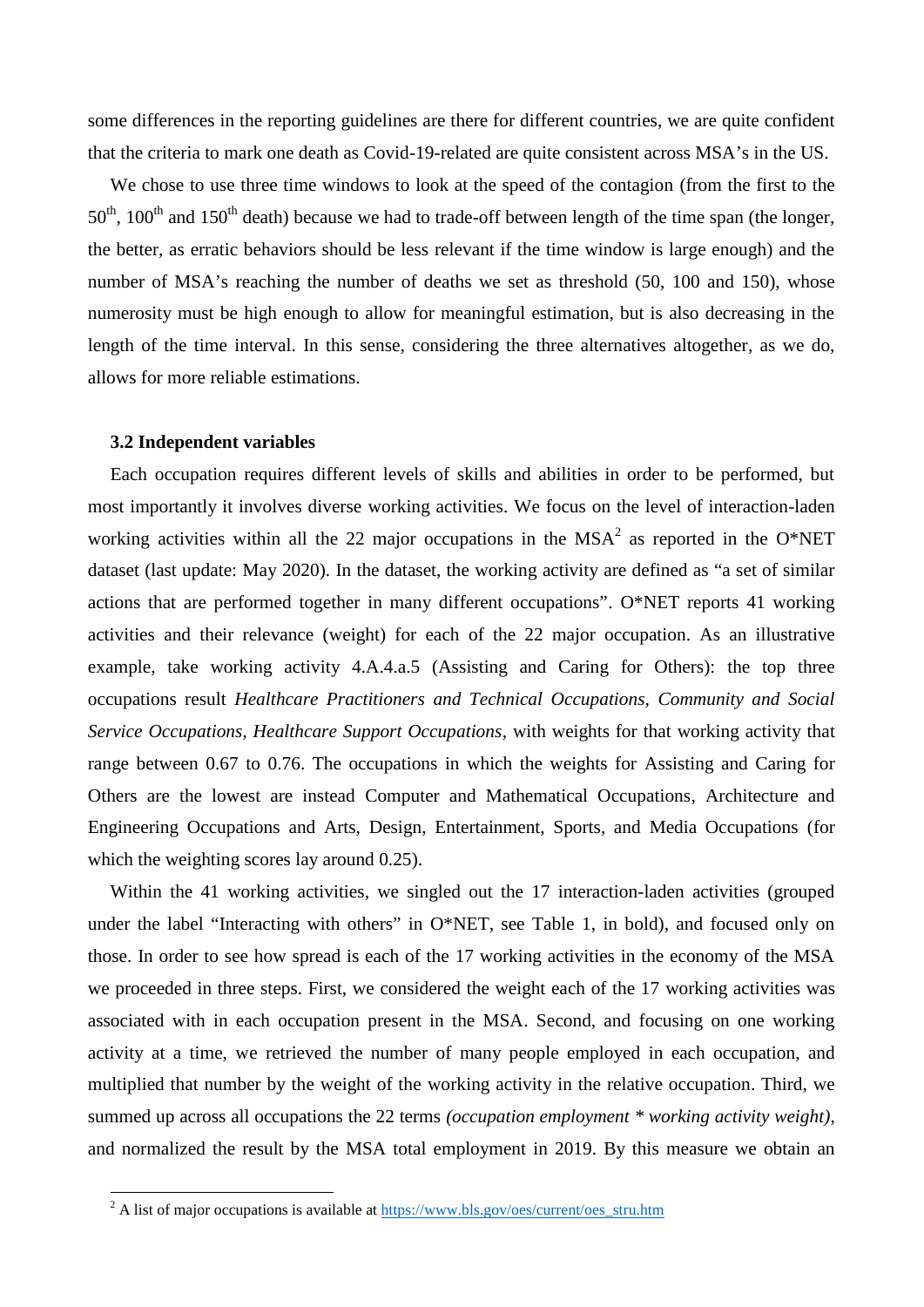estimation of how much diffused and important was a certain working activity in the employed population, normalized for the MSA overall employment.

#### **3.4 Controls**

In order to make sure we do not capture spurious correlation between our variables, we introduced a series of controls affecting the Covid-19 speed of contagion.

*GDP*: GDP per capita in 2019, computed as the ratio between MSA current value GDP (U.S. Bureau of Economic Analysis) and MSA total population (U.S. Census Bureau).

*Population Density*: the ratio between total population in the MSA in 2019 (U.S. Census Bureau) and MSA squared kilometers. The contagion within MSA's that are more densely populated is likely to accelerate, as social distancing behavior may result more difficult.

*Air Quality Index*: developed by the U.S. Environmental Protection Agency, the index ranges from 0 to 500 and it is calculated on a daily basis taking into account ground-level ozone, particle pollution, carbon monoxide, and sulfur dioxide. For each MSA, we take the  $90<sup>th</sup>$  percentile value in the yearly AQI distribution. Becchetti et al. (2020) show that low air quality is a strong predictor of both Covid-19 contagion and mortality rates, thus controlling for it is key.

*Death Ratio*: number of deaths occurred in each MSA in 2019 divided by 2019 MSA total population (U.S. Census Bureau). The death ratio in the last year is the result of several factors that we believe are linked to key societal and economic specificities of each MSA, such as population age structure, overall population health condition (especially critical conditions) and the wellfunctioning of the health system. As age and co-morbidity have been associated to higher Covid-19 death rates, and the effectiveness of the healthcare system can greatly impact patients' capability to recover, this is crucial to control to take into account.

*Federally Qualified Health Centers*: these are "community-based health care providers that receive funds from the HRSA Health Center Program to provide primary care services to persons of all ages, regardless of their ability to pay or health insurance status". The variable is computed as the ratio between the number of users in each MSA Federally Qualified Health Center in 2019 (Centers for Medicare & Medicaid Services, U.S. Department of Health and Human Services)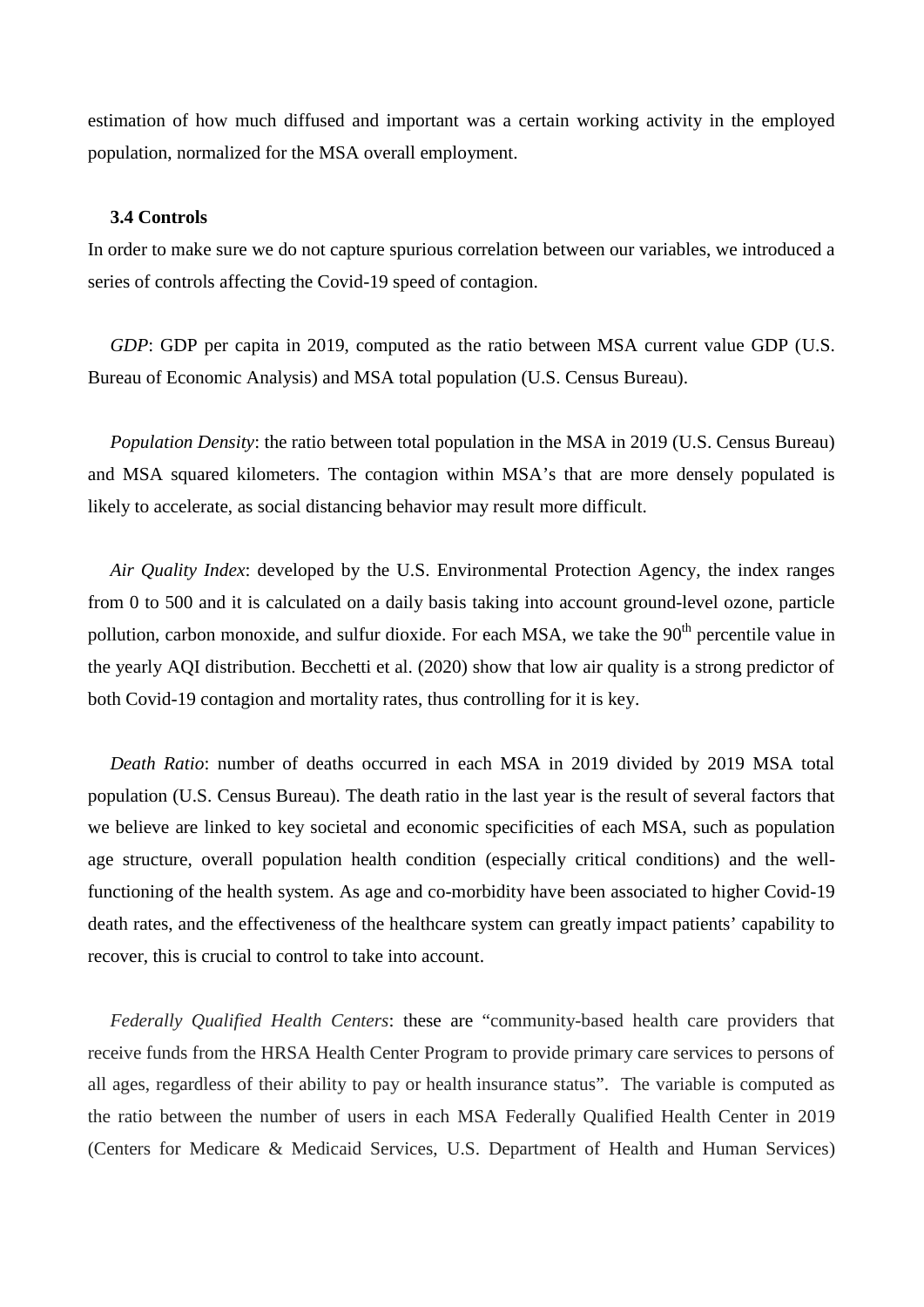divided by 2019 total population (U.S. Census Bureau). We used it as a proxy for the intensity of access to each MSA health system by the least protected citizens.

*Home Health*: in addition to Federally Qualified Health Centers, we include the number of users of home-care agencies (from the U.S. Department of Health and Human Services) over total population (U.S. Census Bureau), that provide medical treatment or assistive care for patients who do not require hospitalization or facility care, but do need additional support. As highlighted by Pisano et al. (2020), one of the crucial responses to Covid-19 pandemic adopted by some Italian regions (Veneto in particular) is the strong attention toward home diagnosis and care, so we decided to control for that.

*Flight Passengers*: we retrieved the number total number of passengers of commercial flights that transited in each MSA in 2018 (U.S. Department of Transportation, Bureau of Transportation Statistics). The variable is computed as the ratio between the number of passengers and total population (U.S. Census Bureau). We use this variable as a proxy for boundary-spanning transportation flows.

*Transport*: total number of employees in transportation-related business establishment (from Statistics of U.S. Businesses, U.S. Census Bureau), divided by total population. As indicated by Adda (2016), a solid and busy transportation infrastructure may enhance viral contagion. The variable is a reasonable proxy for the level of local-reach transport, mainly within the MSA.

*Lockdown*: the number of days between the first MSA Covid-19-related death and the date in which the corresponding State activated some Stay-at-Home regulation. Information is taken from the NBC News website<sup>3</sup>. We believe that territory-specific strong policies like the lockdown are a crucial factor in limiting the rate at which the virus diffuses, and also the relative frequencies of the working activities in the economy. This is thus a crucial control.

Descriptive statistics and correlations for all variables can be found in Tables 4 and 5a, 5b and 5c.

#### **3.5 Estimation**

<sup>3</sup> https://www.nbcnews.com/health/health-news/here-are-stay-home-orders-across-country-n1168736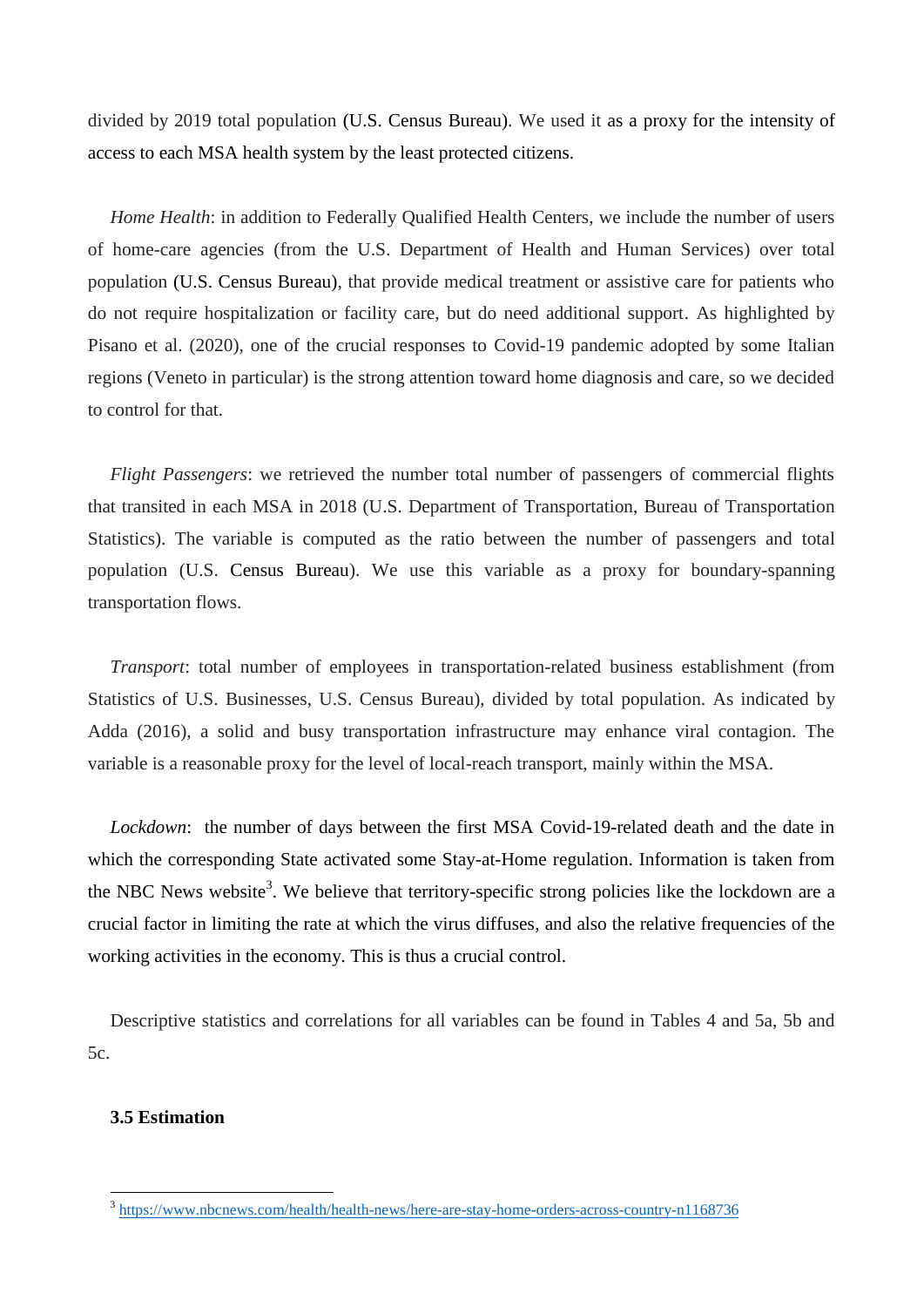Our empirical analysis relates speed of Covid-19 spreading in the MSA with presence of certain interaction-laden working activities in the same area, plus controls. Thus, we rely on the semi parametric model introduced by Cox (1972), a duration model well suited to estimate speed of events, and define a 'failure' (i.e., the event of interest, whose manifestation is the subject of analysis) as the occurrence of the  $50<sup>th</sup>$  Covid-19-related death. In two alternative specifications, we define a 'failure' as the occurrence of the  $100<sup>th</sup>$  and then the  $150<sup>th</sup>$  Covid-19-related death. As of May 22<sup>th</sup> 2020 there are 88 MSA that experienced at least 50 Covid-19-related deaths.

In the Cox model duration time is represented by a *hazard function*, which quantifies the instantaneous risk of failure at time *t*, conditional on survival up to *t-1*. This conception allows to express relations among the variables via the following function:

$$
h_j(t) = h_0(t) * exp(b_i x_i + c_l z_l + ... + c_8 z_8)
$$
 (1)

where  $x_i$  is the regressors for the working activity *i* among the 17 constructed from the O\*NET data,  $[z_1, ..., z_8]$  is the list of control variables described in Section 1, and  $h_0(t)$  is the baseline hazard -i.e. the hazard when all covariates are set to zero- for MSA *j*. We rely on the partial likelihood approach described by Cox (1972): the parameters can be estimated without a specific functional form for the baseline hazard,  $h<sub>0</sub>(t)$ . The estimation leads to coefficients that represent hazard ratios, i.e., the ratio between the hazard obtained when the focal regressor increases and the baseline hazard. Thus, a coefficient greater than one implies that increases in the regressor increase the probability of having a failure in each *t*, de facto accelerating its occurrence, and vice versa for coefficients smaller than the unit.

The Cox model relies on the assumption of proportional hazards: for each covariate, the proportional hazard  $b_i$  is assumed to be fixed over time. In order to verify the assumption, after each estimation we conducted a score test based on scaled Schoenfeld residuals, as described in Grambsch and Therneau (1994). The tests confirm that the assumption is met, and we can proceed with the estimation without any problem. Finally, to control for heteroskedasticity due to correlation at a higher level than MSA's, we clustered standard errors across US macro-regions: West, South, Northeast and Midwest.

#### **4. Results**

Due the different scales of measurement, we estimate our model after a min-max rescaling transformation of all explanatory variables other than Air Quality Index and Lockdown, whose units of measurement are already in line with the min-max normalization range (see variables'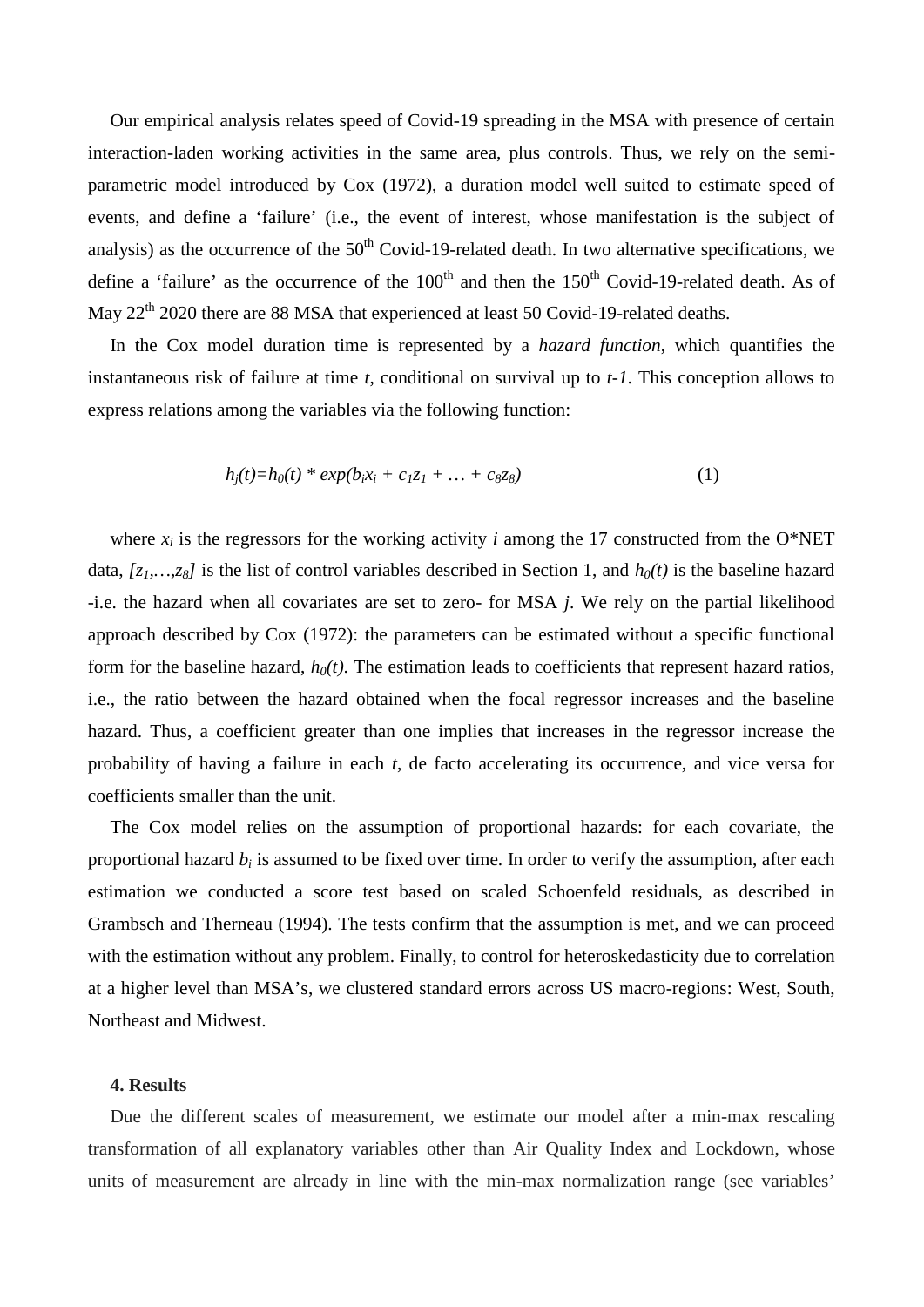summary statistics in Table 4, reported in original values). Min-max rescaling is a linear transformation that makes coefficients range between 1 and 100. As it is a linear transformation, it preserves the relations among variables. Thus, estimations made with original and with normalized values lead to qualitatively identical results<sup>4</sup>, even if with the min-max transformation coefficients become more readily readable.

Due to high correlation among working activities we could not pool all of them into one regression, so we included one activity at a time, running 17 different regressions (one example is given in Table 3). Table 2 reports all the 17 coefficients for our interaction-laden working activities. For 7 out of 17 working activities, we found a positive association between the relative load of interaction-laden working activities and the number of days between the first and the  $50<sup>th</sup>$  Covid-19related death. In all cases coefficients are greater than 1 and significant, meaning that these 7 interaction-laden working activities do exert a clear effect on Covid-19 diffusion, accelerating the spreading of the contagion. When extending the analysis to the other two dependent variables, days to the  $100<sup>th</sup>$  death and to the  $150<sup>th</sup>$  death, only 3 of the 7 coefficients maintain their significance: those for Interpreting the Meaning of Information for Others; Communicating with Supervisors, Peers, or Subordinates; Communicating with Persons Outside Organization. These *communication*related activities are those that exert the most durable, solid and clear effect on the spreading of the virus. The other interaction-laden working activities have either no statistically significant effects on Covid-19 speed of transmission, or they have it only for one or two spreading thresholds (i.e., one or two of our three dependent variables), thus providing only weak evidence that that activity has an impact on the virus diffusion. Thus, our hypothesis that communication-related activities contribute significantly to accelerate Covid-19 contagion is confirmed.

To make sure of our results, we run a series of robustness checks. First, as Cox regression is designed for scenarios in which time is a continuous variable, we repeated all the estimates with a discrete-time model. Therefore, we fit the models reported in Table 3 using a parametric model, and estimate coefficients via maximum likelihood<sup>5</sup>. Results were confirmed in all estimations, in terms of both significance and direction of the effect.

Then, we included an additional control in the analysis: the share of population over 65. We know that Covid-19 is extremely dangerous for elder people. We already took that into account controlling for Death Ratio, but age is so relevant in the Covid-9 scenario that it seems worth to include a specific control for it. With such control, however, severe multicollinearity emerges. Indeed, the correlation between the share of people who are 65-years old or older and Death Ratio

 $4$  These estimates without min-max normalization are available from the authors upon request  $5$  We used two alternative parametrizations: Weibull and Lognormal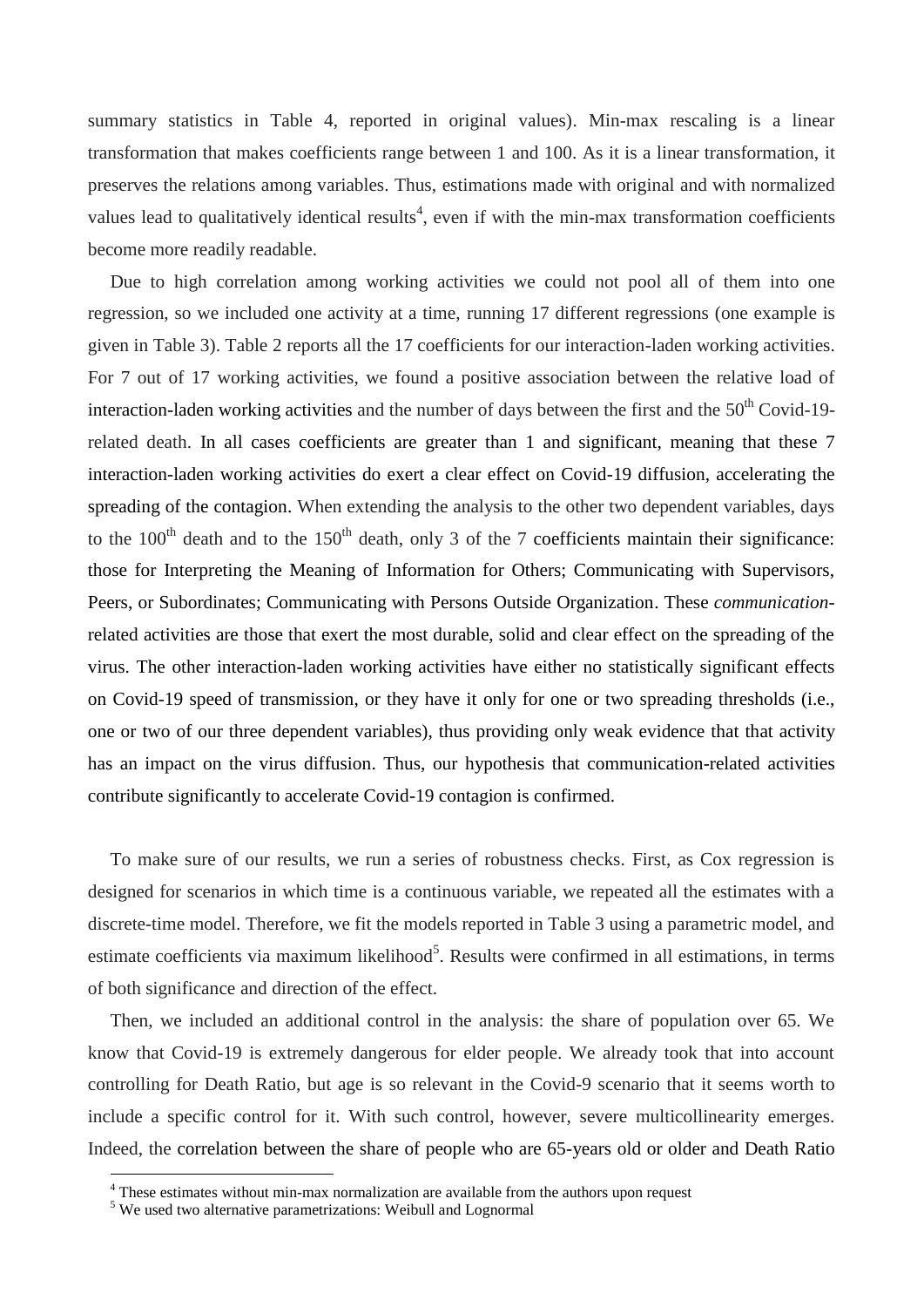is very high: 0.78. We thus excluded Death Ratio from the regressions, even if in this case we lose a much wider control for a series of phenomena, such as population age structure, overall population health condition and the well-functioning of the health system (and this is why we prefer to keep in the regression Death Ratio rather than the share of population over 65). These alternative models confirm all the results reported in Table 2 for the case in which the days counted in the dependent variables span the interval from the first Covid-19-related death to the 50<sup>th</sup> death. However, when moving the threshold to the  $100<sup>th</sup>$  or the  $150<sup>th</sup>$  death all coefficients cease to be significant. Thus, we can by and large confirm our results, even if we have to notice that the age structure of the population exerts a quite strong effect on the speed of contagion and related deaths, an effect that grows as the pandemic diffuses, overcoming many of the other factors relevant at the beginning, including diffusion of specific interaction-laden working activities.

#### **5. Discussion and Conclusion**

In this paper we tackled the problem of identifying what kind of interaction-laden working activities are more transmission-prone of the Covid-19 virus. The idea is that if some links between the activity and the transmission is found, then we can locate with precision which working activity "activated the transmission", and can be thus considered more risky than others. Firms re-opening their activities in this new phase of the pandemic can use this insight to focus their resources and energies on the redesign of those activities, re-building their value chains and re-shaping their processes to achieve at the same time higher levels of safety *and* productivity.

The angle we used to look at this problem is that of Innovation Studies. We chose this angle because knowledge production is at the same time a key activity of any economic undertaking, and based on heavy interaction among innovators. This is clear when we look at knowledge-production activities aimed at sharing a specific and crucial component of knowledge: tacit knowledge. As this type of knowledge in embodied in people (e.g., know-how) and codifying it may be very costly (Nelson and Winter, 1982) physical interaction is a crucial vehicle for sharing it (Nonaka, 1994). As the Covid-19 virus exploits physical proximity to diffuse, we put forward the hypothesis that communication-intense activities such as those needed to share tacit knowledge may be conducive of the contagion, and thus need to be re-designed by R&D managers and project leaders.

We tested this idea gathering data from 9 different sources that relate the speed of Covid-19 transmission in MSA's in the US to the presence of interaction-laden tasks in the same areas, and found confirmation for our hypothesis: communication-intense activities do accelerate the diffusion of the virus, while other activities show either weak or no statistically significant effect.

This result contributes to the literature and to managers' insights in three ways.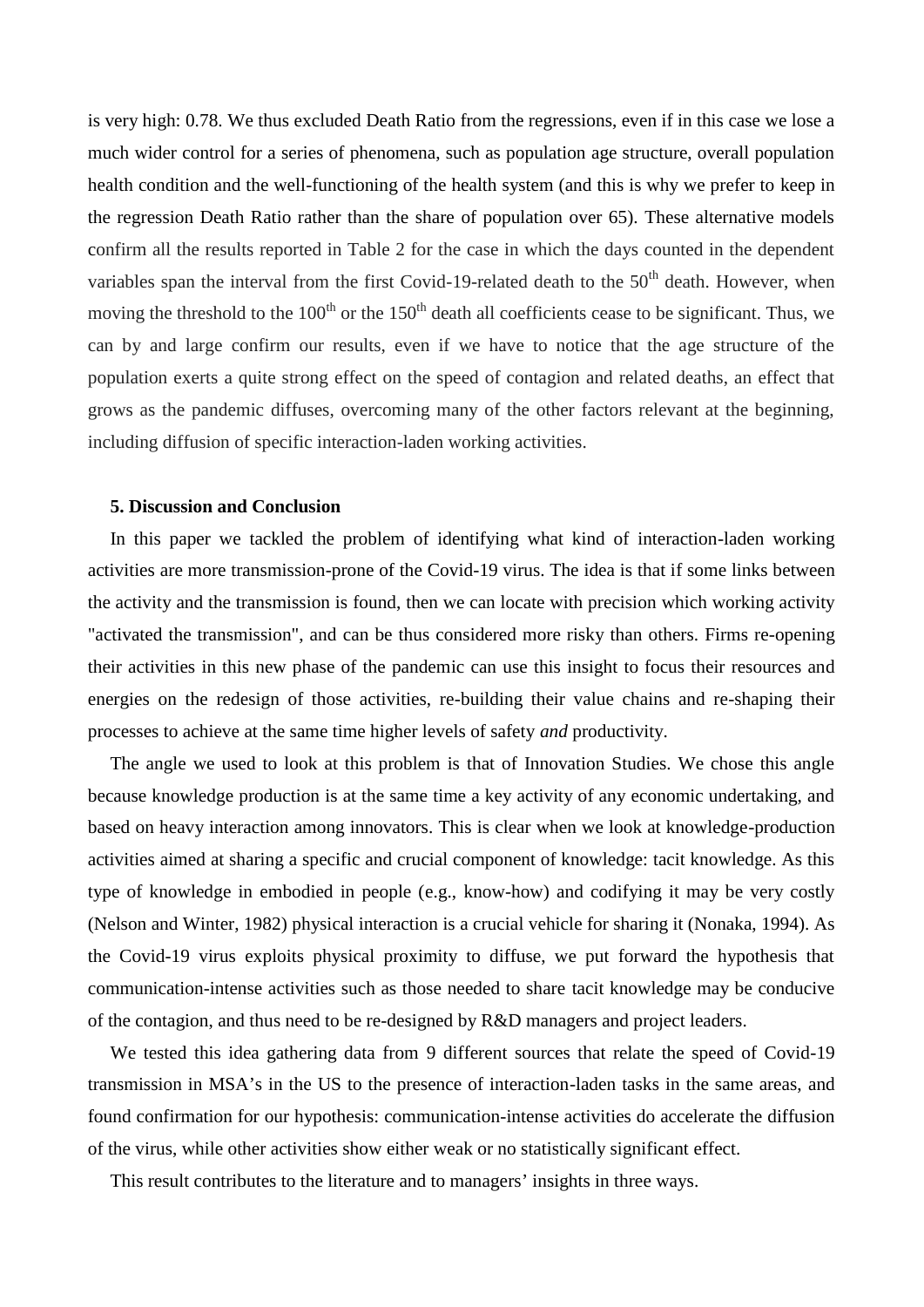First, we identify what kind of working activities accelerate Covid-19 contagion. This is done across all major occupations in the US economy, and thus has broad implications for strategy and policy: to achieve safety *and* re-ignition of economic activity at the same time, managers and authorities need to consider that re-shaping communication-related activities is more relevant than acting on other operations. In detail, we found that activities that are quite central to our social and economic system, such as Assisting others, Training, Directing Subordinates, Selling and the like, have *not* the same striking effects of communication-intense activities. This means that, when imagining how to adapt our economic system to this new phase of the Covid-19 pandemic, the latter should receive more attention than the former for the contagion-risk they imply. Processes that heavily rely on these activities must be re-thought and re-designed, as they are the most conducive of the transmission. This has broad implications for managers, as acting on communication tasks implies redesigning fundamental features of the organization, if not the whole interaction mode of the organization altogether.

Second, our results speak directly to one of the most important activity in the economy: knowledge production. The link between communication-intense activities and virus diffusion has heavy implications for any firm, as innovation processes heavily rely on tacit knowledge (Nelson & Winter, 1982; Kogut & Zander, 1992), which is mainly conveyed via physical interaction (Nonaka, 1994). R&D managers and innovation project leaders -and researchers in the Innovation Studies academic community- need to think how to re-design knowledge production processes keeping in mind that sharing tacit knowledge cannot be performed in the same way as before. Virtual teams may be conceived as the new arena where digital communication may be conducive of such sharing, but in this case new ways of interaction must be thought, as the digital space may show important limits in this sense (Gassmann & von Zedtwitz, 2003). Alternatively, interaction activities may imply a physical component, but then strict safety measures must be imagined and applied.

Third, our statistical exercise is useful to test a methodology based on micro-processes that, to the best of our knowledge, has received much less attention than it deserves. Of course, our data are not as detailed as they should be. We would need to look at specific 'situations' of contagion, and retrieve from those the tasks that are prone to virus diffusion. But even at our larger scale, and gathering data only among freely available sources, we are able distinguish between risk of doing things in certain ways rather than others, providing organizations with knowledge they can use to diminish risk of transmission while remaining active. We thus proved the relevance of a micro perspective that can lead to important results as our societies adapt to the pandemic. Better, i.e., more micro, data are needed for this methodology to produce even more precise results than ours, but we believe that this paper opens a perspective that is certainly worth to be explored. We just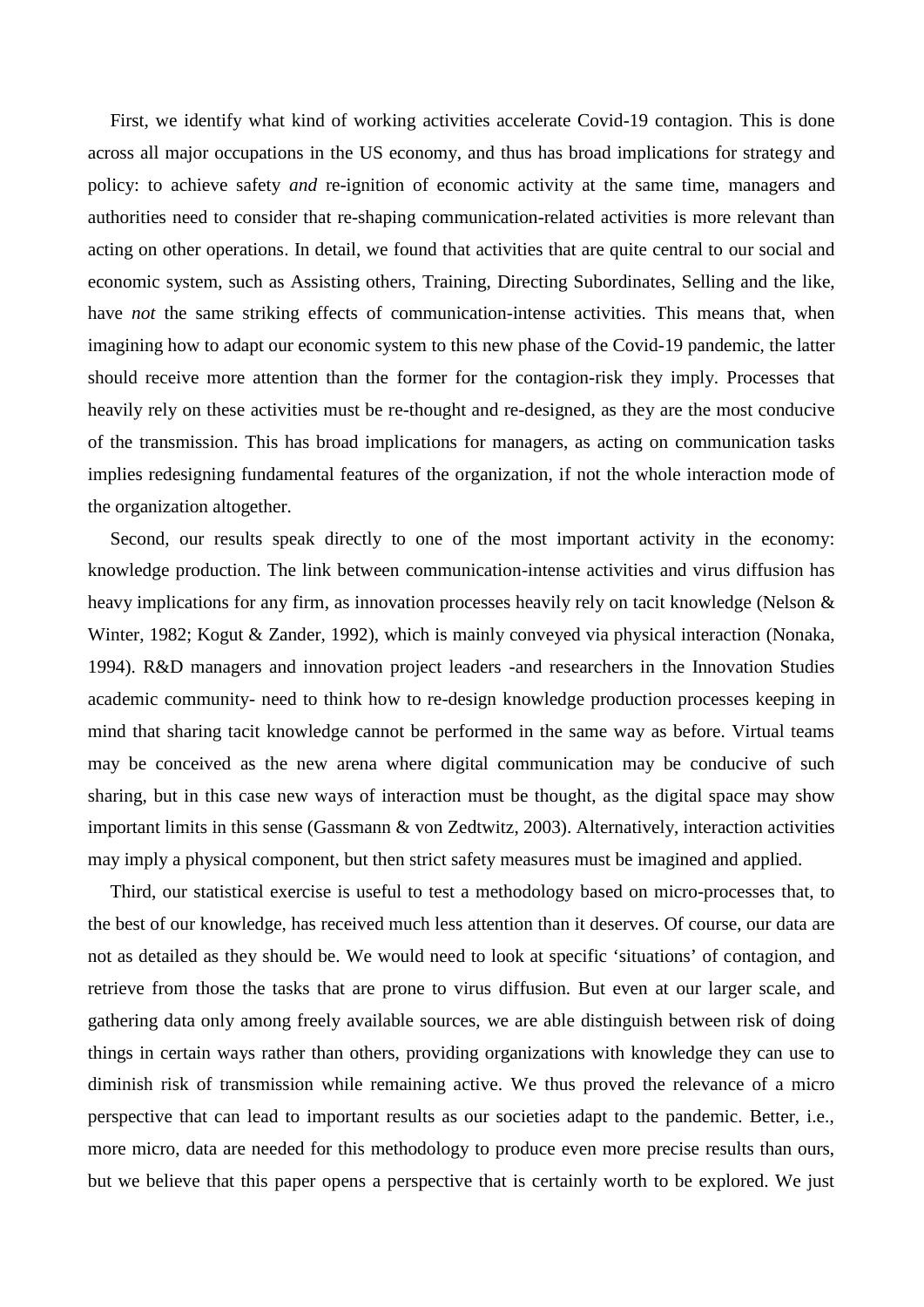opened the door, hoping that researchers with better skills and data than us would decide to walk through it for the good of us all.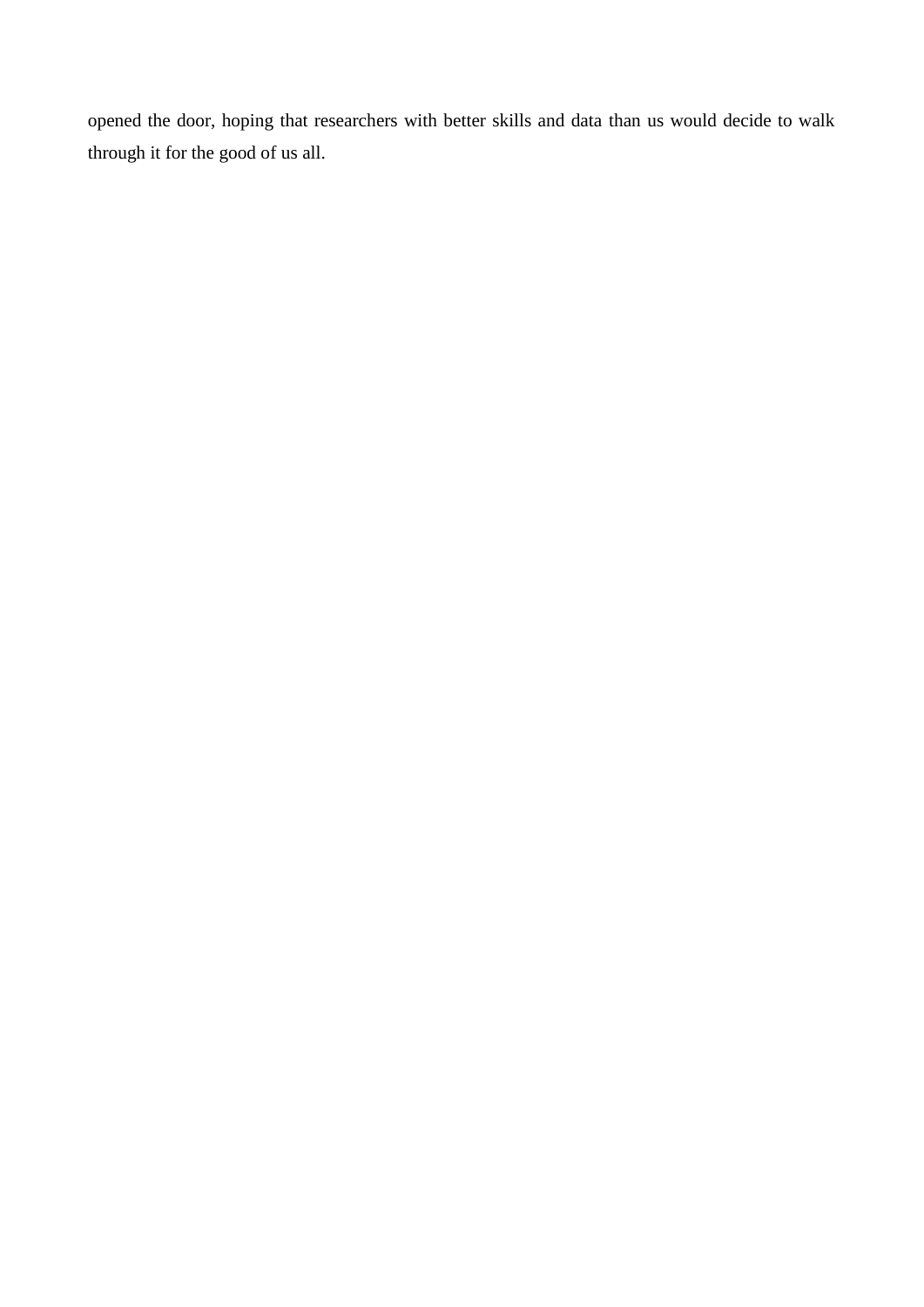#### **References**

Hall, Richard, Pierpaolo Andriani, (2003) Managing knowledge associated with innovation, Journal of Business Research 56: 145 – 152

Erin Bromage: Covid-19 musings (2020) The Risks - Know Them - Avoid Them, Bromage, E., May 12th, 2020. https://www.erinbromage.com/post/the-risks-know-them-avoidthem?fbclid=IwAR2op\_VyNU9KEaOQ6kSb3VMN6mF6lByz0HgcELdXtGypy1uyhELmbEaVl84 Accessed 26th May, 2020.

The Conversation (2020) Want to make social distancing even more effective? It's about time (as well as space), Mike Lee, Corey J. A. Bradshaw, Craig Dalton, March 26th, 2020. https://theconversation.com/want-to-make-social-distancing-even-more-effective-its-about-time-as well-as-space-134551 Accessed 26th May, 2020.

Park SY, Kim YM, Yi S, Lee S, Na BJ, Kim CB, et al. (2020) Coronavirus disease outbreak in call center, South Korea. Emerging Infectious Diseases,  $26(8)$ .  $\rightarrow$  transmission in workplace

Ghinai I, Woods S, Ritger KA, et al. (2020) Community Transmission of SARS-CoV-2 at Two Family Gatherings — Chicago, Illinois, February–March 2020. Morbidity and Mortality Weekly Report, 69:446–450.  $\rightarrow$  transmission in family

Lu J, Gu J, Li K, Xu C, Su W, Lai Z, et al. (2020) COVID-19 outbreak associated with air conditioning in restaurant, Guangzhou, China, 2020. Emerging Infectious Diseases, 26(7).  $\rightarrow$ transmission in leisure

Thijs, Peeters, Xavier Martin (2017) Strategies for knowledge use in R&D and their implications for innovative performance, R&D Management 47(1)

Gassmann, Oliver, Maximilian von Zedtwitz (2003) Trends and determinants of managing virtual R&D teams, R&D Management 33(3)

Morawska L, Cao J. (2020) Airborne transmission of SARS-CoV-2: The world should face the reality. Environment International, 139:105730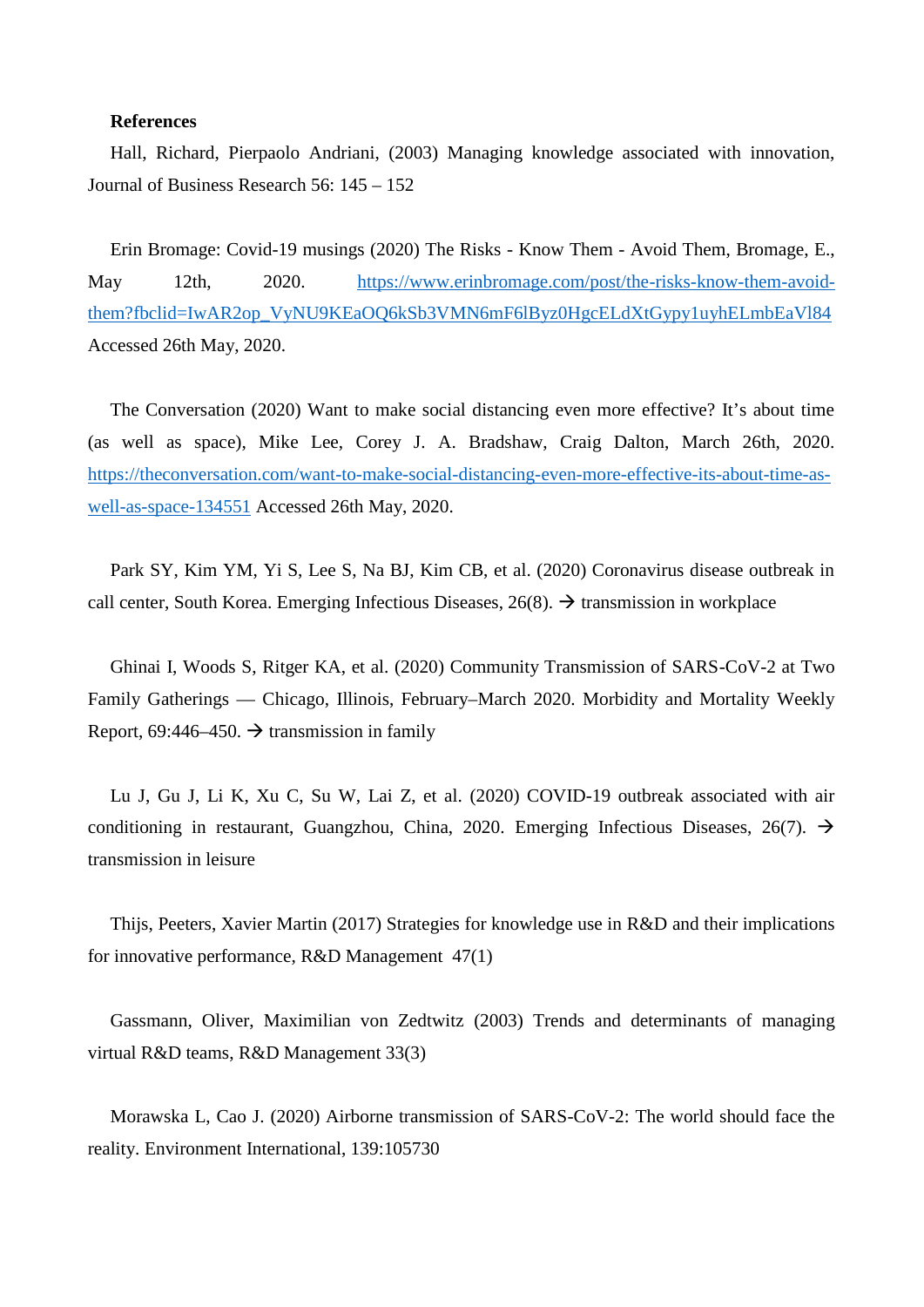Asadi, Sima and Nicole Bouvier, Anthony S. Wexler & William D. Ristenpart (2020) The coronavirus pandemic and aerosols: Does COVID-19 transmit via expiratory particles?, Aerosol Science and Technology, 54(6): 635-638

Pung, Rachael and Calvin J Chiew, Barnaby E Young, Sarah Chin, Mark I-C Chen, Hannah E Clapham, Alex R Cook, Sebastian Maurer-Stroh, Matthias P H S Toh, Cuiqin Poh, Mabel Low, Joshua Lum, Valerie T J Koh, Tze M Mak, Lin Cui, Raymond V T P Lin, Derrick Heng, Yee-Sin Leo, David C Lye, Vernon J M Lee, (2020) Investigation of three clusters of COVID-19 in Singapore: implications for surveillance and response measures, The Lancet Journal, 395(10229): 1039-1046

The New York Times (2020) See how all 50 states are reopening, Sarah Mervosh, Jasmine C. Lee, Lazaro Gamio and Nadja Popovich, Updated May 26th, 2020 https://www.nytimes.com/2020/05/20/us/coronavirus-cases-deaths.html Accessed 26th May, 2020.

Business Insider (2020) Countries around the world are reopening — here's our constantly updated list of how they're doing it and who remains under lockdown, Juliana Kaplan, Lauren Frias and Morgan McFall-Johnsen, May 21st, 2020. https://www.businessinsider.com/countries-onlockdown-coronavirus-italy-2020-3?IR=T Accessed 26th May, 2020.

La Repubblica (2020) La ripartenza dai trasporti al territorio: i criteri del piano Colao per riaprire le aziende, di Annalisa Cuzzocrea, April 15th, 2020. https://rep.repubblica.it/pwa/generale/2020/04/15/news/dai\_trasporti\_al\_territorio\_i\_criteri\_del\_pia no\_colao\_per\_riaprire\_le\_aziende-254135433/?ref=RHPPTP-BH-I254138010-C12-P2-S3.4-T1 Accessed 26th May, 2020.

Nonaka, Ikujiro; Takeuchi, Hirotaka (1995), The knowledge creating company: how Japanese companies create the dynamics of innovation, New York: Oxford University Press

Nonaka, Ikujiro (1994) A dynamic theory of organizational knowledge creation. Organization Science 5/1: 14–37.

Nonaka, Ikujiro, and Noboru Konno (1998) The concept of "ba": Building a foundation for knowledge creation. California Management Review 40/3: 40–54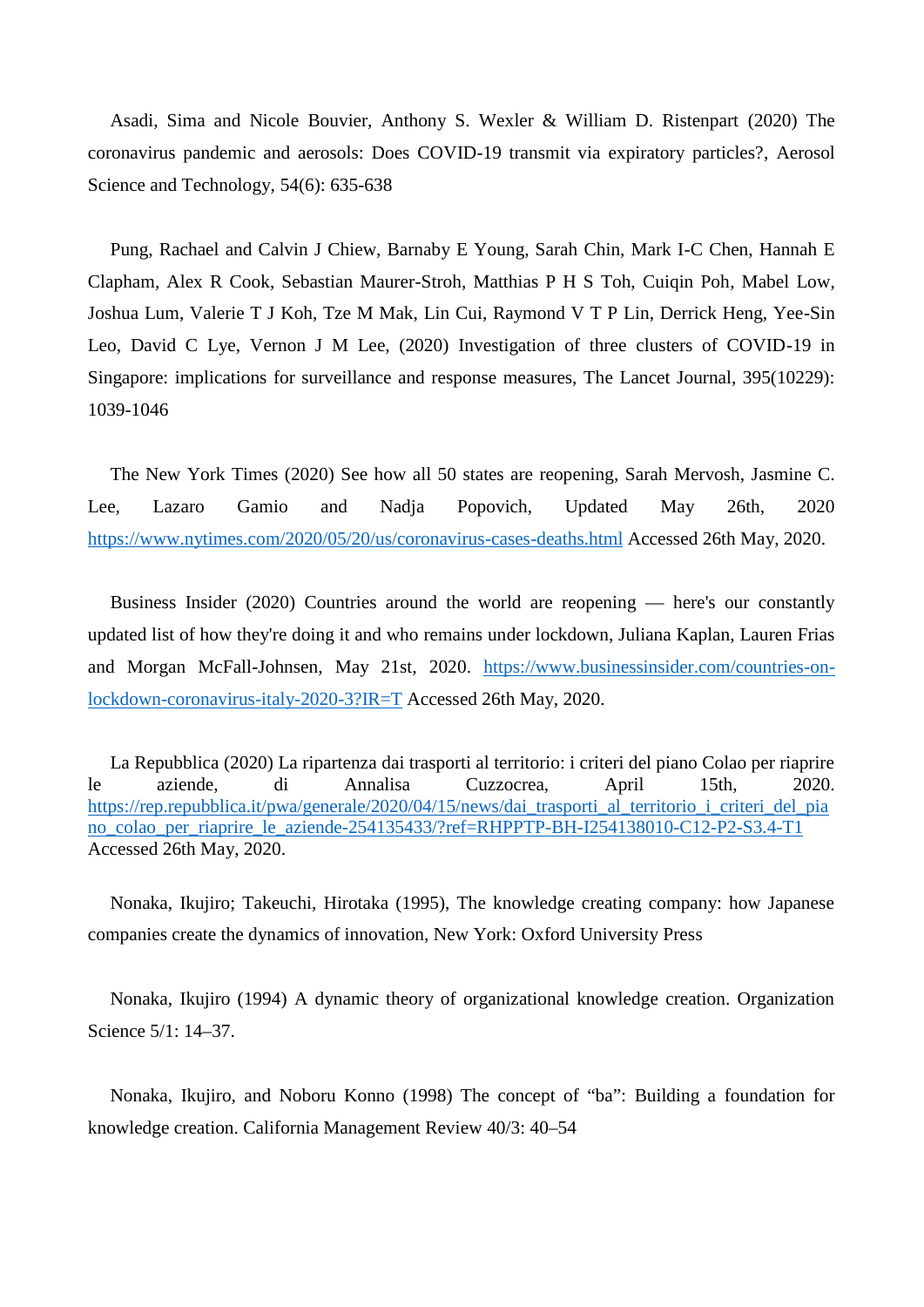Nonaka, I., von Krogh, G., & Voelpel, S. (2006). Organizational Knowledge Creation Theory: Evolutionary Paths and Future Advances. Organization Studies, 27(8), 1179–1208.

Conti, Raffaele, Alfonso Gambardella & Elena Novelli (2013): Research on Markets for Inventions and Implications for R&D Allocation Strategies, The Academy of Management Annals, 7:1, 715-772

Nelson, Richard R., Winter, Sidney G. (1982) An Evolutionary Theory of Economic Change, Cambridge: Belknap Press.

Bouncken, R., Aslam, MM. (2019) Understanding knowledge exchange processes among diverse users of coworking-spaces. Journal of Knowledge Management, 23(10):2067-2085

Ryan, S., O'Connor, R.V. (2013) Acquiring and sharing tacit knowledge in software development teams: An empirical study, Information and Software Technology 55 (2013) 1614– 1624

Khazanchi, S., Sprinkle, T.A., Masterson, S.S. and Tong, N. (2018), A spatial model of work relationships: the relationship-building and relationship-straining of workspace design, Academy of Management Review, Vol. 43 No. 4, pp. 590-609.

Becker-Beck, U., Wintermantel, M., Borg , A. (2005) Principles Of Regulating Interaction In Teams Practicing Face-To-Face Communication Versus Teams Practicing Computer-Mediated Communication, Small Group Research, 36(4):499-536

Nonaka, I. and Von Krogh, G. (2009), "Perspective-tacit knowledge and knowledge conversion: controversy and advancement in organizational knowledge creation theory", Organization Science, 20(3):635-652.

Kogut, B., Zander, U. (1992) Knowledge of the firm, combinative capabilities, and the replication of technology. Organization Science 3(3): 383–397.

Chuang, Chih-Hsun, Susan E. Jackson, Yuan Jiang (2016) Can Knowledge-Intensive Teamwork Be Managed? Examining the Roles of HRM SJournal of Management, 42(2):524–554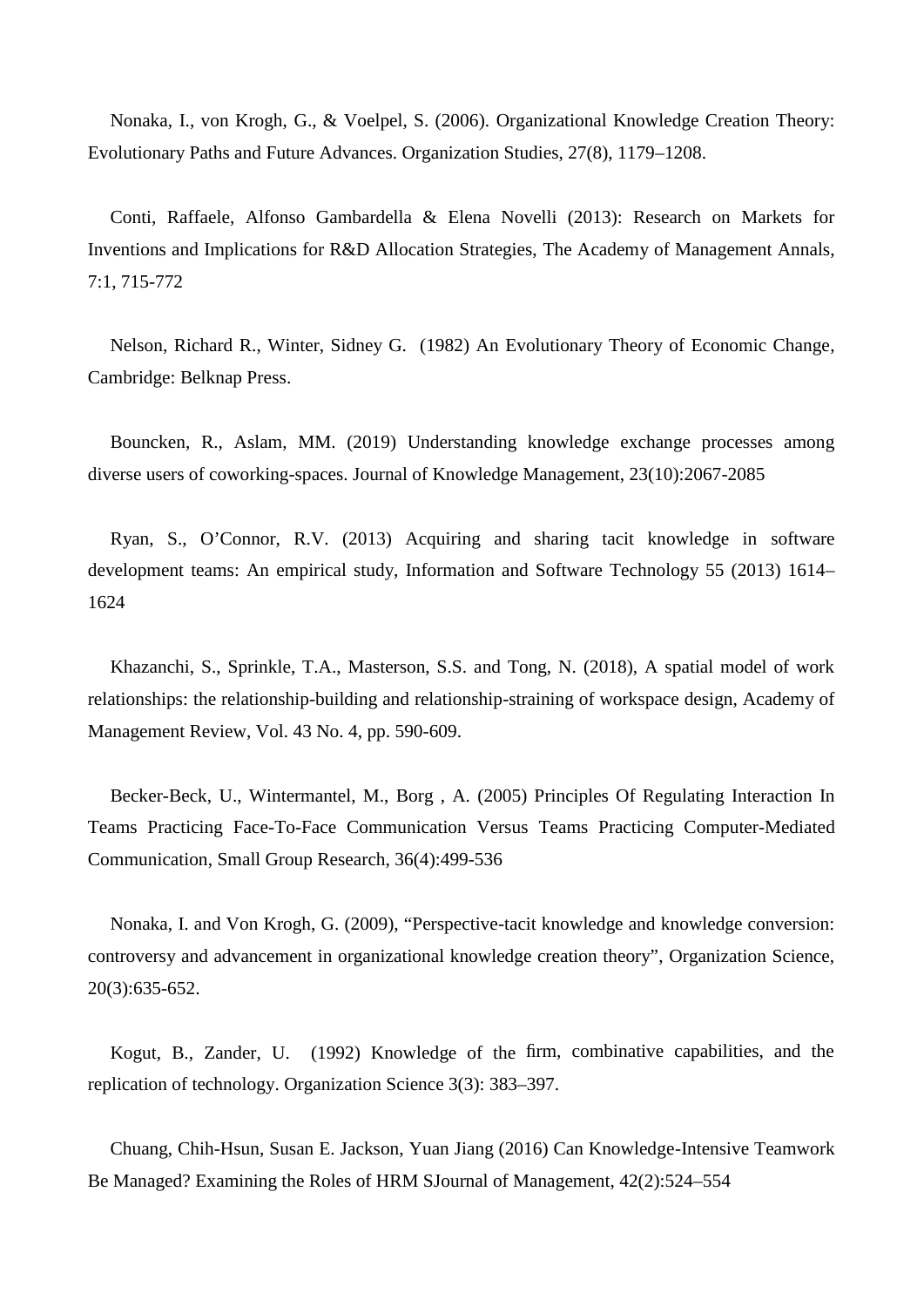Lawson, Benn, Kenneth J. Petersen, Paul D. Cousins, and Robert B. Handfield (2009) Knowledge Sharing in Interorganizational Product Development Teams: The Effect of Formal and Informal Socialization Mechanisms, Journal of Product Innovation Management, 26:156–172

Setti, Leonardo, Fabrizio Passarini, Gianluigi De Gennaro, Pierluigi Barbieri, Maria Grazia Perrone, Massimo Borelli, Jolanda Palmisani, Alessia Di Gilio, Prisco Piscitelli, Alessandro Miani (2020) Airborne Transmission Route of COVID-19: Why 2 Meters/6 Feet of Inter-Personal Distance Could Not Be Enough. International Journal of Environmental Research and Public Health 2020, 17(8), 2932.

Paules, C. I., Marston, H. D., & Fauci, A. S. (2020). Coronavirus infections—more than just the common cold. *Jama*, *323*(8), 707-708.

Leonard, D., Sensiper, S. (1998). The role of tacit knowledge in group innovation. California Management Review, 40(3), 112–132

Terhorst, Andrew, Dean Lusher, Dianne Bolton, Ian Elsum, and Peng Wang (2018) Tacit Knowledge Sharing in Open Innovation Projects, Project Management Journal 49(4) 5–19

Valentim, Luís, João Veríssimo Lisboa, Mário Franco (2016) Knowledge management practices and absorptive capacity in small and medium-sized enterprises: is there really a linkage? R&D Management, 46(4)

- Cox, David R. "Regression models and life tables." Journal of the Royal Statistical Society: Series B (Methodological) 34.2 (1972): 187-202.
- Grambsch, Patricia M., and Terry M. Therneau. "Proportional hazards tests and diagnostics based on weighted residuals." *Biometrika* 81.3 (1994): 515-526.
- Buonanno, Paolo, Sergio Galletta, and Marcello Puca. "News from the covid-19 epicenter." *Available at SSRN 3567093* (2020).
- Adda, Jérôme. "Economic activity and the spread of viral diseases: Evidence from high frequency data." *The Quarterly Journal of Economics* 131.2 (2016): 891-941.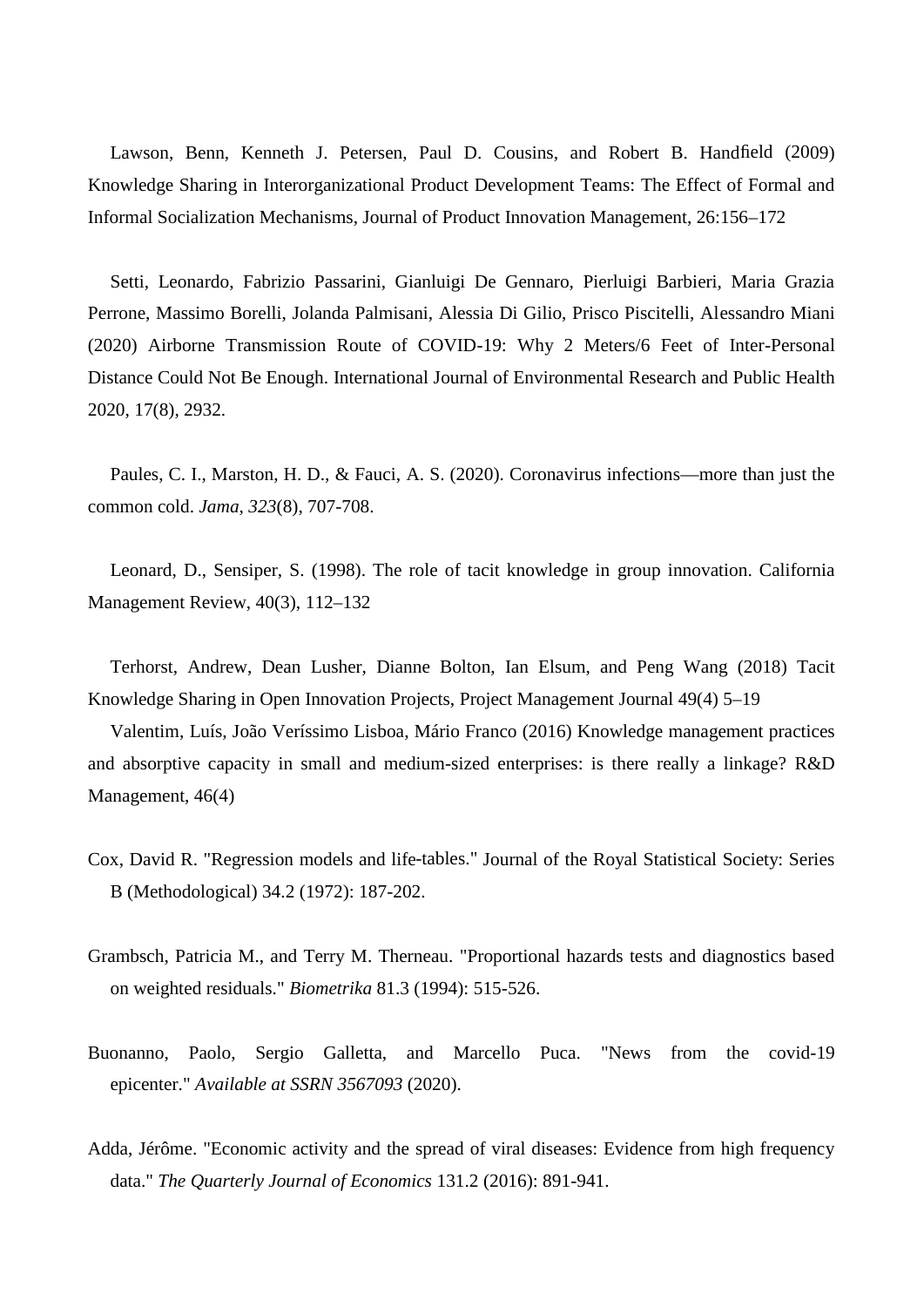Pisano, Gary P., Raffaella Sadun, and Michele Zanini. "Lessons from Italy's response to coronavirus." (2020).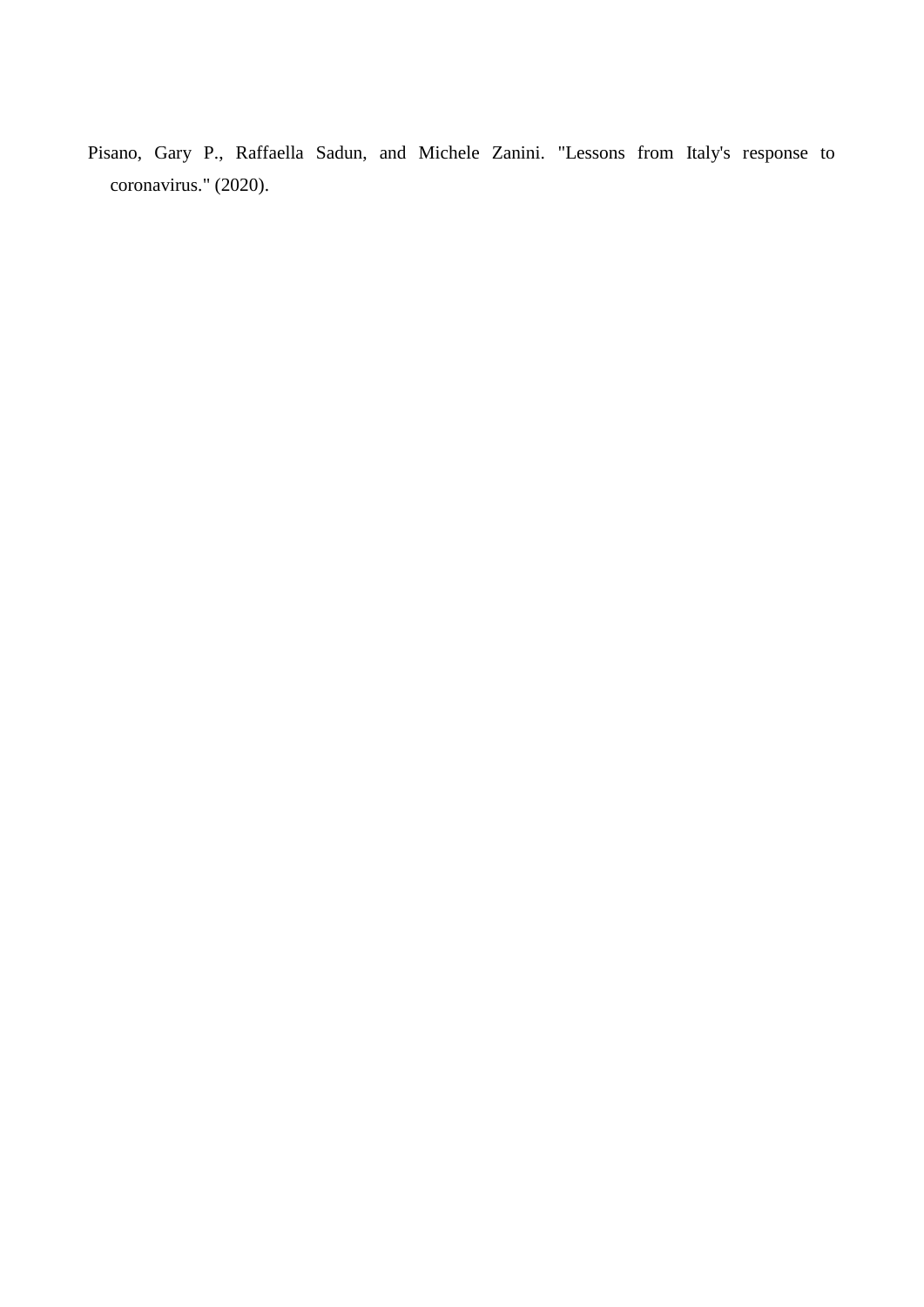## **TABLES**

| working<br>activities ID | working activities Name                                                         | Table 1. |
|--------------------------|---------------------------------------------------------------------------------|----------|
| 4.A.1.a.1                | Getting Information                                                             |          |
| 4.A.1.a.2                | Monitor Processes, Materials, or Surroundings                                   |          |
| 4.A.1.b.1                | Identifying Objects, Actions, and Events                                        |          |
| 4.A.1.b.2                | Inspecting Equipment, Structures, or Material                                   |          |
| 4.A.1.b.3                | Estimating the Quantifiable Characteristics of Products, Events, or Information |          |
| 4.A.2.a.1                | Judging the Qualities of Things, Services, or People                            |          |
| 4.A.2.a.2                | Processing Information                                                          |          |
| 4.A.2.a.3                | Evaluating Information to Determine Compliance with Standards                   |          |
| 4.A.2.a.4                | Analyzing Data or Information                                                   |          |
| 4.A.2.b.1                | Making Decisions and Solving Problems                                           |          |
| 4.A.2.b.2                | <b>Thinking Creatively</b>                                                      |          |
| 4.A.2.b.3                | Updating and Using Relevant Knowledge                                           |          |
| 4.A.2.b.4                | Developing Objectives and Strategies                                            |          |
| 4.A.2.b.5                | Scheduling Work and Activities                                                  |          |
| 4.A.2.b.6                | Organizing, Planning, and Prioritizing Work                                     |          |
| 4.A.3.a.1                | Performing General Physical Activities                                          |          |
| 4.A.3.a.2                | Handling and Moving Objects                                                     |          |
| 4.A.3.a.3                | <b>Controlling Machines and Processes</b>                                       |          |
| 4.A.3.a.4                | Operating Vehicles, Mechanized Devices, or Equipment                            |          |
| 4.A.3.b.1                | <b>Interacting With Computers</b>                                               |          |
| 4.A.3.b.2                | Drafting, Laying Out, and Specifying Technical Devices, Parts, and Equipment    |          |
| 4.A.3.b.4                | Repairing and Maintaining Mechanical Equipment                                  |          |
| 4.A.3.b.5                | Repairing and Maintaining Electronic Equipment                                  |          |
| 4.A.3.b.6                | Documenting/Recording Information                                               |          |
| 4.A.4.a.1                | <b>Interpreting the Meaning of Information for Others</b>                       |          |
| 4.A.4.a.2                | <b>Communicating with Supervisors, Peers, or Subordinates</b>                   |          |
| 4.A.4.a.3                | <b>Communicating with Persons Outside Organization</b>                          |          |
| 4.A.4.a.4                | <b>Establishing and Maintaining Interpersonal Relationships</b>                 |          |
| 4.A.4.a.5                | <b>Assisting and Caring for Others</b>                                          |          |
| 4.A.4.a.6                | <b>Selling or Influencing Others</b>                                            |          |
| 4.A.4.a.7                | <b>Resolving Conflicts and Negotiating with Others</b>                          |          |
| 4.A.4.a.8                | Performing for or Working Directly with the Public                              |          |
| 4.A.4.b.1                | <b>Coordinating the Work and Activities of Others</b>                           |          |
| 4.A.4.b.2                | <b>Developing and Building Teams</b>                                            |          |
| 4.A.4.b.3                | <b>Training and Teaching Others</b>                                             |          |
| 4.A.4.b.4                | <b>Guiding, Directing, and Motivating Subordinates</b>                          |          |
| 4.A.4.b.5                | <b>Coaching and Developing Others</b>                                           |          |
| 4.A.4.b.6                | <b>Provide Consultation and Advice to Others</b>                                |          |
| 4.A.4.c.1                | <b>Performing Administrative Activities</b>                                     |          |
| 4.A.4.c.2                | <b>Staffing Organizational Units</b>                                            |          |
| 4.A.4.c.3                | <b>Monitoring and Controlling Resources</b>                                     |          |

# **Table 1. Interaction-laden working activities (independent variables)**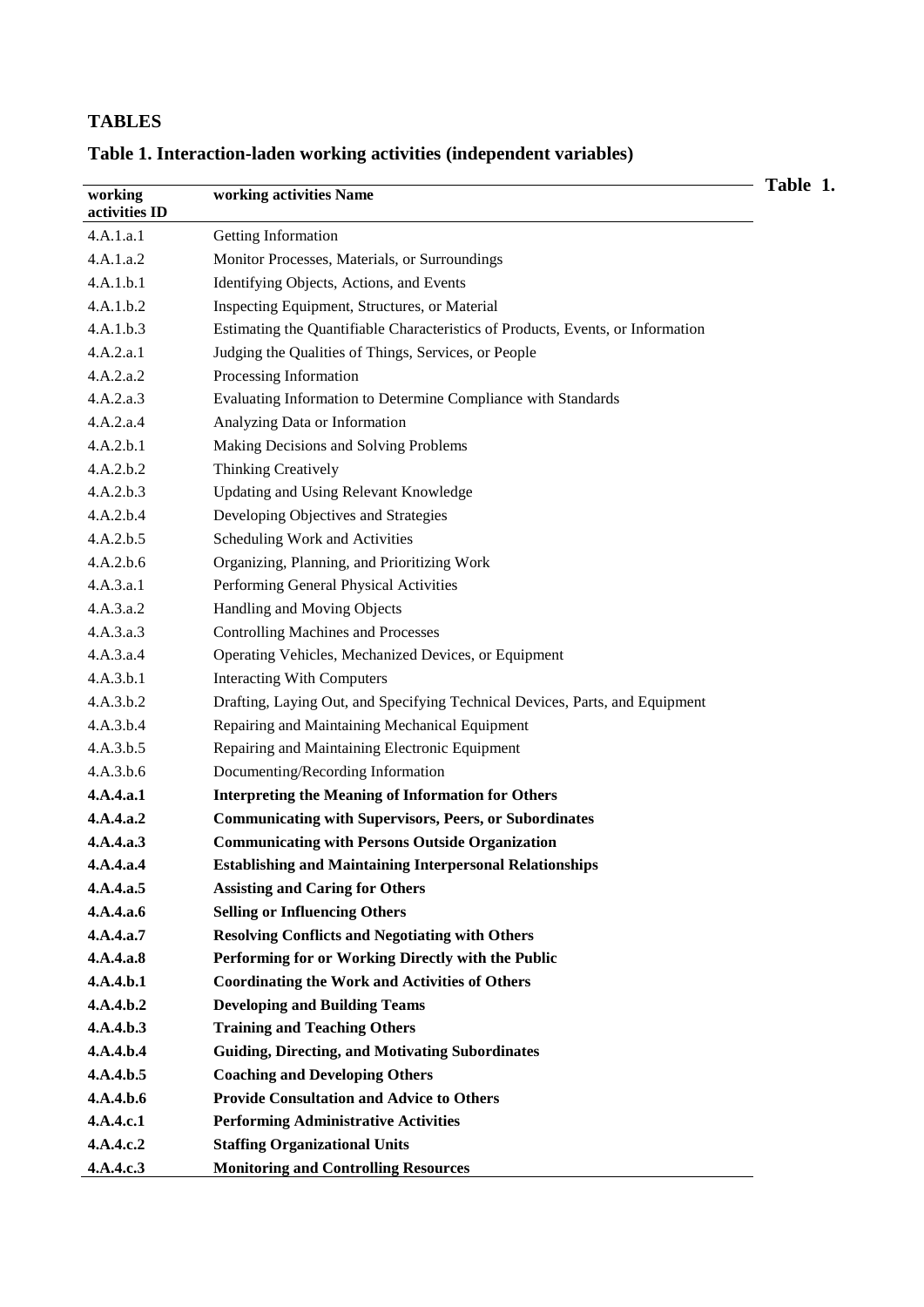| <b>Focal regressor</b>                                   | 50 deaths   | 100 deaths | 150 deaths  |
|----------------------------------------------------------|-------------|------------|-------------|
| Interpreting the Meaning of Information for Others       | $1.014***$  | $1.018*$   | 1.025***    |
|                                                          | (0.0042)    | (0.0110)   | (0.0085)    |
| Communicating with Supervisors, Peers, or Subordinates   | $1.018***$  | $1.021***$ | $1.026***$  |
|                                                          | (0.0067)    | (0.0013)   | (0.0092)    |
| Communicating with Persons Outside Organization          | $1.017***$  | $1.021**$  | $1.023*$    |
|                                                          | (0.0058)    | (0.0089)   | (0.0140)    |
| Establishing and Maintaining Interpersonal Relationships | $1.013**$   | $1.016*$   | 1.020       |
|                                                          | (0.0053)    | (0.0090)   | (0.0129)    |
| Assisting and Caring for Others                          | 0.993       | 0.999      | 1.002       |
|                                                          | (0.0123)    | (0.0071)   | (0.0104)    |
| Selling or Influencing Others                            | 1.004       | 1.005      | 0.999       |
|                                                          | (0.0057)    | (0.0055)   | (0.0173)    |
| Resolving Conflicts and Negotiating with Others          | 1.015**     | $1.020*$   | 1.019       |
|                                                          | (0.0064)    | (0.0113)   | (0.0201)    |
| Performing for or Working Directly with the Public       | 0.999       | 1.007      | 1.006       |
|                                                          | (0.0112)    | (0.0089)   | (0.0158)    |
| Coordinating the Work and Activities of Others           | 1.012       | 1.017      | 1.0126      |
|                                                          | (0.0105)    | (0.0174)   | (0.0178)    |
| Developing and Building Teams                            | 1.010       | 1.015      | 1.012       |
|                                                          | (0.0089)    | (0.0151)   | (0.0145)    |
| Training and Teaching Others                             | 1.001       | 1.009      | 1.015       |
|                                                          | (0.0050)    | (0.0139)   | (0.0119)    |
| Guiding, Directing, and Motivating Subordinates          | 1.004       | 1.009      | 1.002       |
|                                                          | (0.0087)    | (0.0146)   | (0.0159)    |
| Coaching and Developing Others                           | 1.004       | 1.010      | 1.011       |
|                                                          | (0.0058)    | (0.0124)   | (0.0141)    |
| Provide Consultation and Advice to Others                | $1.013**$   | 1.015      | 1.014       |
|                                                          | (0.0059)    | (0.0112)   | (0.0106)    |
| Performing Administrative Activities                     | $1.010**$   | 1.011      | 1.015       |
|                                                          | (0.0050)    | (0.0078)   | (0.0101)    |
| <b>Staffing Organizational Units</b>                     | 1.003       | 1.006      | 0.998       |
|                                                          | (0.0067)    | (0.0095)   | (0.0127)    |
| Monitoring and Controlling Resources                     | 1.003       | 1.002      | 0.990       |
|                                                          | (0.0095)    | (0.0116)   | (0.0160)    |
| Observations                                             | 227         | 227        | 227         |
| Failures                                                 | 71          | 44         | 32          |
| Controls                                                 | $\mathbf Y$ | Y          | $\mathbf Y$ |

### **Table 2. Coefficients of the interaction-laden working activities in our 17 regressions**

Exponentiated coefficients; Standard errors, clustered at the region level, are reported in parentheses

 $p^*$  *p* < 0.10, \*\* *p* < 0.05, \*\*\* *p* < 0.010

i.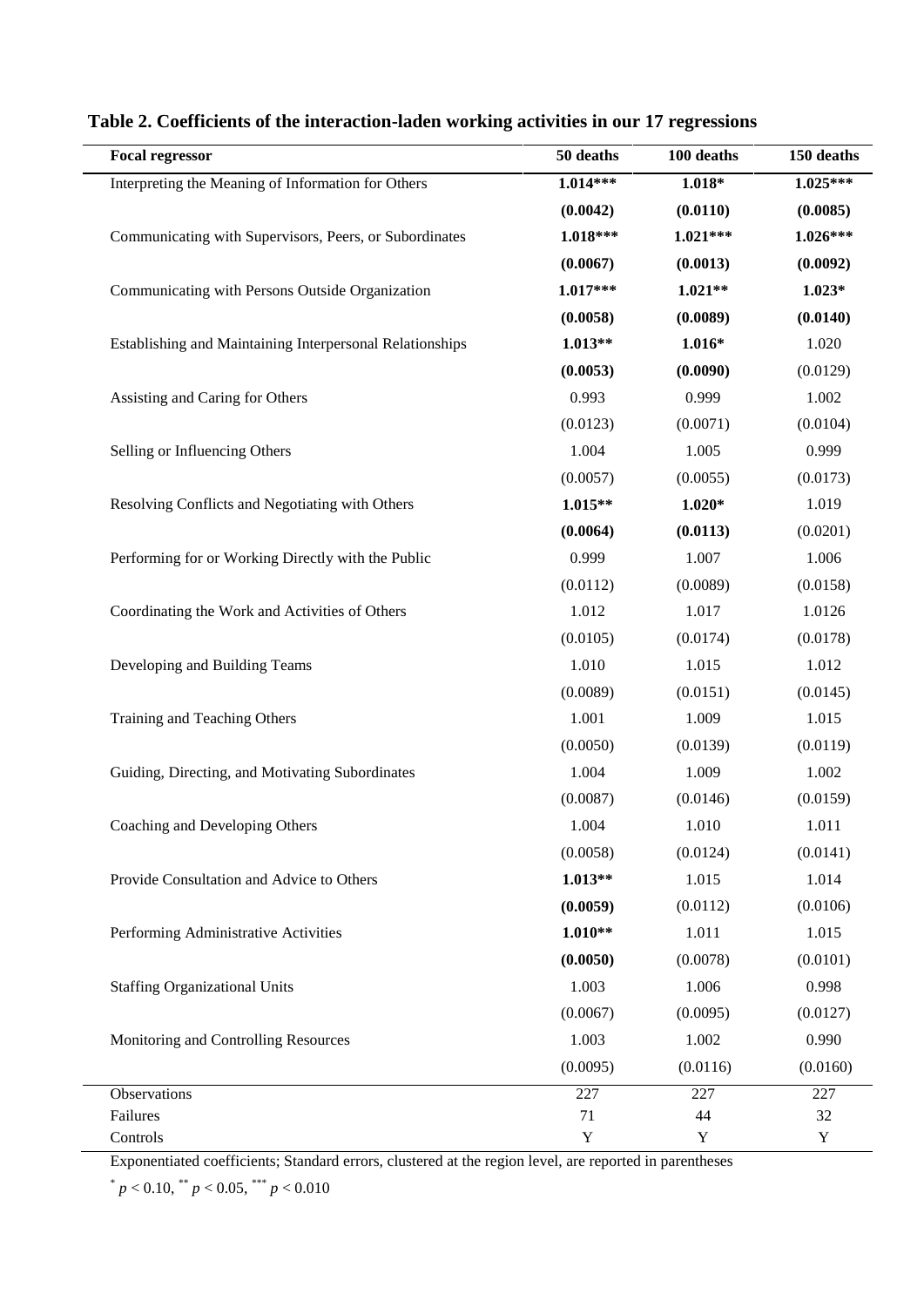|                                    | (1)        | (2)        | (3)        |
|------------------------------------|------------|------------|------------|
|                                    | 50 days    | 100 days   | 150 days   |
| Interpreting the Meaning           | $1.014***$ | $1.018*$   | $1.026***$ |
| of Information for Others          | (0.00422)  | (0.0110)   | (0.00855)  |
| ${\rm GDP}$                        | 1.001      | 1.005      | $1.008\,$  |
|                                    | (0.0108)   | (0.0156)   | (0.0164)   |
| <b>Population Density</b>          | $1.131***$ | $1.135***$ | $1.127***$ |
|                                    | (0.0280)   | (0.0340)   | (0.0277)   |
| Air Quality Index                  | $1.038***$ | $1.041***$ | $1.050***$ |
|                                    | (0.00903)  | (0.00946)  | (0.00998)  |
| Lockdown                           | $0.983$ *  | $0.968**$  | $0.940***$ |
|                                    | (0.0105)   | (0.0147)   | (0.0125)   |
| Home Health                        | $0.958***$ | 0.963      | 0.872      |
|                                    | (0.0183)   | (0.0309)   | (0.207)    |
| Death Ratio                        | 1.002      | $1.018***$ | $1.038***$ |
|                                    | (0.00362)  | (0.00643)  | (0.0186)   |
| Federally Qualified Health Centers | 0.990      | 0.974      | 0.953      |
|                                    | (0.00748)  | (0.0330)   | (0.0304)   |
| <b>Flight Passengers</b>           | $1.019***$ | 1.019      | $1.048***$ |
|                                    | (0.00916)  | (0.0188)   | (0.0159)   |
| Transport                          | $1.029***$ | $1.055***$ | $1.055***$ |
|                                    | (0.0130)   | (0.0115)   | (0.0146)   |
| Observations                       | 227        | 227        | 227        |
| Failures                           | 71         | 44         | 32         |
| Chi-squared                        | 126.4      | 213.6      | 65.26      |

# **Table 3. Example of one of the 17 regressions**

Exponentiated coefficients; Standard errors, clustered at the region level, are reported in parentheses

 $p < 0.10$ , \*\*  $p < 0.05$ , \*\*\*  $p < 0.010$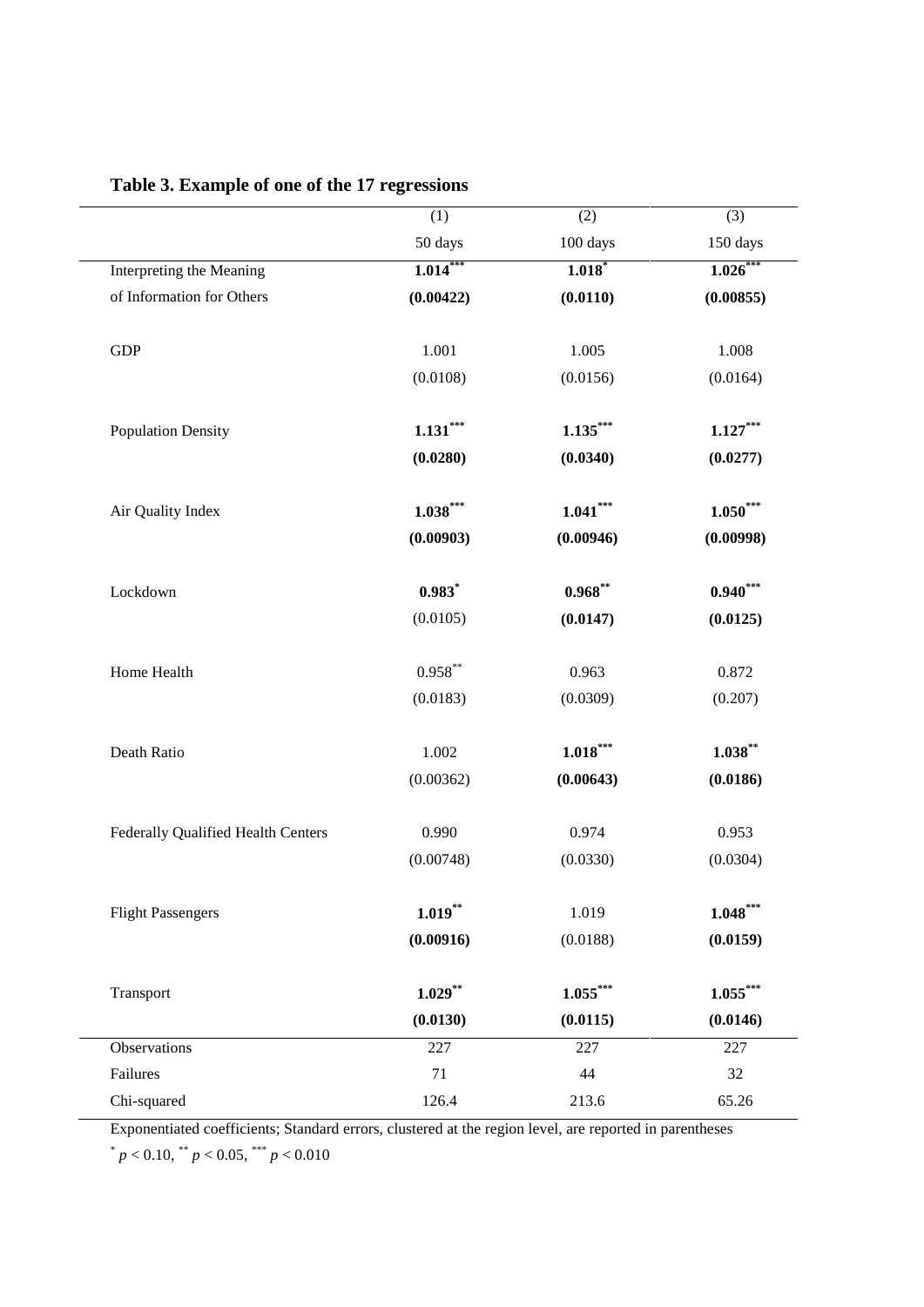| Table 4. Descriptive statistics and data sources |  |
|--------------------------------------------------|--|
|--------------------------------------------------|--|

| Mean | Std. Dev.                                                                                                                                                          | Min                                                                                                                                                                 | Max                                                                                                                                                            | Source                                                                                                                             |
|------|--------------------------------------------------------------------------------------------------------------------------------------------------------------------|---------------------------------------------------------------------------------------------------------------------------------------------------------------------|----------------------------------------------------------------------------------------------------------------------------------------------------------------|------------------------------------------------------------------------------------------------------------------------------------|
| .41  | .011                                                                                                                                                               | .381                                                                                                                                                                | .449                                                                                                                                                           | O*NET; USBLS                                                                                                                       |
|      |                                                                                                                                                                    |                                                                                                                                                                     |                                                                                                                                                                |                                                                                                                                    |
| .584 | .008                                                                                                                                                               | .564                                                                                                                                                                | .609                                                                                                                                                           | O*NET; USBLS                                                                                                                       |
|      |                                                                                                                                                                    |                                                                                                                                                                     |                                                                                                                                                                |                                                                                                                                    |
|      |                                                                                                                                                                    |                                                                                                                                                                     |                                                                                                                                                                |                                                                                                                                    |
| .474 | .014                                                                                                                                                               | .43                                                                                                                                                                 | .511                                                                                                                                                           | O*NET; USBLS                                                                                                                       |
|      |                                                                                                                                                                    |                                                                                                                                                                     |                                                                                                                                                                |                                                                                                                                    |
| .631 | .008                                                                                                                                                               | .606                                                                                                                                                                | .653                                                                                                                                                           | O*NET; USBLS                                                                                                                       |
|      |                                                                                                                                                                    |                                                                                                                                                                     |                                                                                                                                                                |                                                                                                                                    |
| .428 | .012                                                                                                                                                               | .399                                                                                                                                                                | .495                                                                                                                                                           | O*NET; USBLS                                                                                                                       |
| .349 | .009                                                                                                                                                               | .323                                                                                                                                                                | .375                                                                                                                                                           | O*NET; USBLS                                                                                                                       |
| .476 | .009                                                                                                                                                               | .447                                                                                                                                                                | .499                                                                                                                                                           | O*NET; USBLS                                                                                                                       |
|      |                                                                                                                                                                    |                                                                                                                                                                     |                                                                                                                                                                |                                                                                                                                    |
| .459 | .013                                                                                                                                                               | .409                                                                                                                                                                | .492                                                                                                                                                           | O*NET; USBLS                                                                                                                       |
|      |                                                                                                                                                                    |                                                                                                                                                                     |                                                                                                                                                                |                                                                                                                                    |
| .455 | .006                                                                                                                                                               | .439                                                                                                                                                                | .474                                                                                                                                                           | O*NET; USBLS                                                                                                                       |
|      |                                                                                                                                                                    |                                                                                                                                                                     |                                                                                                                                                                |                                                                                                                                    |
|      |                                                                                                                                                                    |                                                                                                                                                                     | .406                                                                                                                                                           | O*NET; USBLS                                                                                                                       |
|      |                                                                                                                                                                    |                                                                                                                                                                     | .493                                                                                                                                                           | O*NET; USBLS                                                                                                                       |
|      |                                                                                                                                                                    |                                                                                                                                                                     |                                                                                                                                                                | O*NET; USBLS                                                                                                                       |
|      |                                                                                                                                                                    |                                                                                                                                                                     |                                                                                                                                                                |                                                                                                                                    |
|      |                                                                                                                                                                    |                                                                                                                                                                     |                                                                                                                                                                | O*NET; USBLS                                                                                                                       |
|      |                                                                                                                                                                    |                                                                                                                                                                     |                                                                                                                                                                | O*NET; USBLS                                                                                                                       |
|      |                                                                                                                                                                    |                                                                                                                                                                     |                                                                                                                                                                |                                                                                                                                    |
|      |                                                                                                                                                                    |                                                                                                                                                                     |                                                                                                                                                                | O*NET; USBLS                                                                                                                       |
|      |                                                                                                                                                                    |                                                                                                                                                                     |                                                                                                                                                                |                                                                                                                                    |
|      |                                                                                                                                                                    |                                                                                                                                                                     |                                                                                                                                                                | O*NET; USBLS                                                                                                                       |
|      |                                                                                                                                                                    |                                                                                                                                                                     |                                                                                                                                                                | O*NET; USBLS                                                                                                                       |
|      |                                                                                                                                                                    |                                                                                                                                                                     |                                                                                                                                                                |                                                                                                                                    |
|      |                                                                                                                                                                    |                                                                                                                                                                     |                                                                                                                                                                | New York Times                                                                                                                     |
|      |                                                                                                                                                                    |                                                                                                                                                                     |                                                                                                                                                                | New York Times                                                                                                                     |
|      |                                                                                                                                                                    |                                                                                                                                                                     |                                                                                                                                                                | New York Times                                                                                                                     |
|      |                                                                                                                                                                    |                                                                                                                                                                     |                                                                                                                                                                | US Bureau of Economic                                                                                                              |
|      |                                                                                                                                                                    |                                                                                                                                                                     |                                                                                                                                                                | Analysis                                                                                                                           |
|      |                                                                                                                                                                    |                                                                                                                                                                     |                                                                                                                                                                | <b>US Census Bureau</b>                                                                                                            |
|      |                                                                                                                                                                    |                                                                                                                                                                     |                                                                                                                                                                | <b>US</b> Environmental                                                                                                            |
|      |                                                                                                                                                                    |                                                                                                                                                                     |                                                                                                                                                                | Protection Agency                                                                                                                  |
|      |                                                                                                                                                                    |                                                                                                                                                                     |                                                                                                                                                                | NBC News                                                                                                                           |
|      |                                                                                                                                                                    |                                                                                                                                                                     |                                                                                                                                                                | <b>US DHHS</b>                                                                                                                     |
|      |                                                                                                                                                                    |                                                                                                                                                                     |                                                                                                                                                                | <b>US Census Bureau</b>                                                                                                            |
|      |                                                                                                                                                                    |                                                                                                                                                                     |                                                                                                                                                                | <b>US DHHS</b>                                                                                                                     |
|      |                                                                                                                                                                    |                                                                                                                                                                     |                                                                                                                                                                |                                                                                                                                    |
|      |                                                                                                                                                                    |                                                                                                                                                                     |                                                                                                                                                                | US Bureau of Transportation                                                                                                        |
| .001 | .001                                                                                                                                                               | $\boldsymbol{0}$                                                                                                                                                    | .014                                                                                                                                                           | <b>US Census Bureau</b>                                                                                                            |
|      | .387<br>.46<br>.388<br>.454<br>.412<br>.372<br>.256<br>.366<br>39.546<br>43.357<br>44.841<br>29.39<br>176.724<br>59.555<br>16.269<br>.011<br>.009<br>.005<br>1.287 | .006<br>.008<br>.007<br>.008<br>.012<br>.009<br>.008<br>.006<br>12.811<br>11.915<br>11.297<br>12.472<br>155.452<br>12.791<br>13.71<br>.012<br>.002<br>.007<br>2.789 | .372<br>.437<br>.368<br>.434<br>.39<br>.346<br>.236<br>.348<br>9<br>9<br>9<br>1.118<br>11.643<br>1<br>-9<br>.002<br>.004<br>$\overline{0}$<br>$\boldsymbol{0}$ | .409<br>.483<br>.454<br>.399<br>.281<br>.384<br>73<br>73<br>73<br>77.456<br>980.845<br>105<br>91<br>.175<br>.018<br>.052<br>32.894 |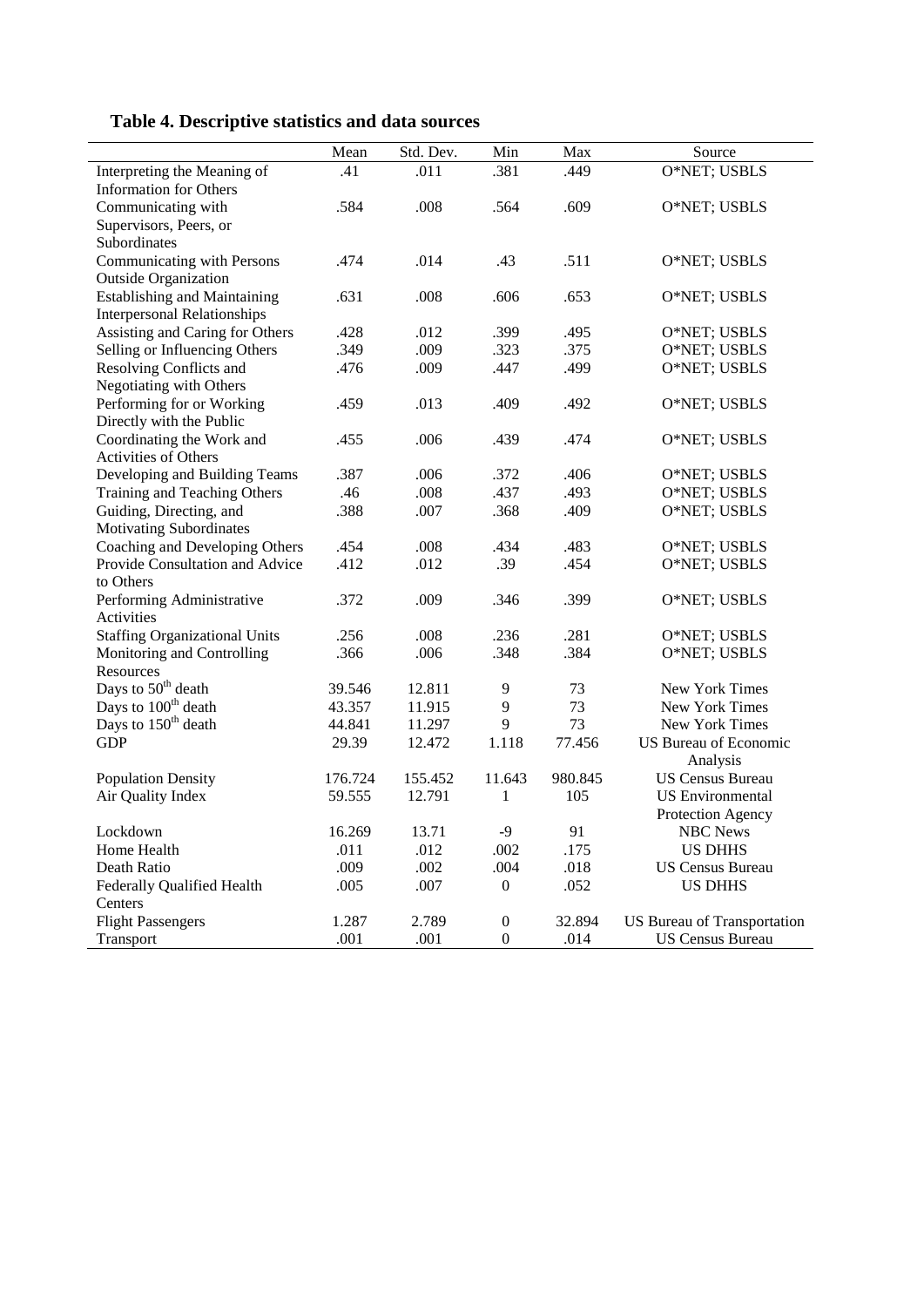|                              | (1)      | (2)      | (3)      | (4)      | (5)      | (6)      | (7)      | (8)      | (9)      | (10)     | (11)     | (12)     | (13)  | (14)     | (15)  | (16)  | (17)  |
|------------------------------|----------|----------|----------|----------|----------|----------|----------|----------|----------|----------|----------|----------|-------|----------|-------|-------|-------|
| (1) Interpreting the Meaning | 1.000    |          |          |          |          |          |          |          |          |          |          |          |       |          |       |       |       |
| of Information for Others    |          |          |          |          |          |          |          |          |          |          |          |          |       |          |       |       |       |
| (2) Communicating with       | 0.967    | 1.000    |          |          |          |          |          |          |          |          |          |          |       |          |       |       |       |
| Supervisors, Peers, or       |          |          |          |          |          |          |          |          |          |          |          |          |       |          |       |       |       |
| Subordinates                 |          |          |          |          |          |          |          |          |          |          |          |          |       |          |       |       |       |
| (3) Communicating with       | 0.795    | 0.833    | 1.000    |          |          |          |          |          |          |          |          |          |       |          |       |       |       |
| Persons Outside Organization |          |          |          |          |          |          |          |          |          |          |          |          |       |          |       |       |       |
| (4) Establishing and         | 0.835    | 0.848    | 0.971    | 1.000    |          |          |          |          |          |          |          |          |       |          |       |       |       |
| Maintaining Interpersonal    |          |          |          |          |          |          |          |          |          |          |          |          |       |          |       |       |       |
| Relationships                |          |          |          |          |          |          |          |          |          |          |          |          |       |          |       |       |       |
| (5) Assisting and Caring for | 0.144    | 0.039    | 0.161    | 0.333    | 1.000    |          |          |          |          |          |          |          |       |          |       |       |       |
| Others                       |          |          |          |          |          |          |          |          |          |          |          |          |       |          |       |       |       |
| $(6)$ days_1to50_deaths      | $-0.139$ | $-0.172$ | $-0.104$ | $-0.103$ | 0.042    | 1.000    |          |          |          |          |          |          |       |          |       |       |       |
| $(7)$ days_1to100_deaths     | $-0.090$ | $-0.091$ | $-0.016$ | $-0.038$ | $-0.045$ | 0.849    | 1.000    |          |          |          |          |          |       |          |       |       |       |
| $(8)$ days_1to150_deaths     | $-0.086$ | $-0.068$ | 0.016    | $-0.015$ | $-0.077$ | 0.730    | 0.954    | 1.000    |          |          |          |          |       |          |       |       |       |
| $(9)$ gdppc2                 | 0.051    | 0.044    | $-0.029$ | $-0.064$ | $-0.123$ | $-0.034$ | $-0.053$ | $-0.057$ | 1.000    |          |          |          |       |          |       |       |       |
| $(10)$ pop_dens              | 0.145    | 0.222    | 0.208    | 0.169    | $-0.199$ | $-0.345$ | $-0.143$ | 0.001    | $-0.025$ | 1.000    |          |          |       |          |       |       |       |
| $(11)$ aqi90                 | 0.027    | 0.096    | 0.067    | 0.052    | $-0.099$ | $-0.260$ | $-0.145$ | $-0.066$ | $-0.041$ | 0.319    | 1.000    |          |       |          |       |       |       |
| (12)statelock_firstcont      | 0.094    | 0.165    | 0.200    | 0.153    | $-0.156$ | 0.065    | 0.147    | 0.173    | $-0.047$ | 0.178    | 0.069    | 1.000    |       |          |       |       |       |
| $(13)$ home_health_users     | $-0.149$ | $-0.127$ | $-0.073$ | $-0.078$ | $-0.015$ | $-0.041$ | $-0.079$ | $-0.091$ | $-0.107$ | $-0.039$ | $-0.024$ | $-0.077$ | 1.000 |          |       |       |       |
| $(14)$ death_ratio           | $-0.440$ | $-0.444$ | $-0.317$ | $-0.293$ | 0.236    | 0.004    | $-0.062$ | $-0.057$ | $-0.090$ | $-0.045$ | $-0.100$ | $-0.256$ | 0.153 | 1.000    |       |       |       |
| $(15)$ fqhc_users            | $-0.111$ | $-0.112$ | $-0.077$ | $-0.062$ | 0.060    | $-0.000$ | $-0.081$ | $-0.119$ | $-0.031$ | $-0.218$ | $-0.022$ | $-0.208$ | 0.546 | 0.227    | 1.000 |       |       |
| $(16)$ pass $18$             | 0.032    | 0.125    | 0.180    | 0.121    | $-0.229$ | $-0.167$ | $-0.091$ | $-0.041$ | 0.012    | 0.285    | 0.232    | 0.231    | 0.639 | $-0.236$ | 0.276 | 1.000 |       |
| $(17)$ transp_empl           | 0.078    | 0.089    | 0.012    | 0.035    | 0.015    | $-0.198$ | $-0.233$ | $-0.216$ | 0.203    | 0.057    | 0.052    | $-0.011$ | 0.459 | $-0.071$ | 0.211 | 0.553 | 1.000 |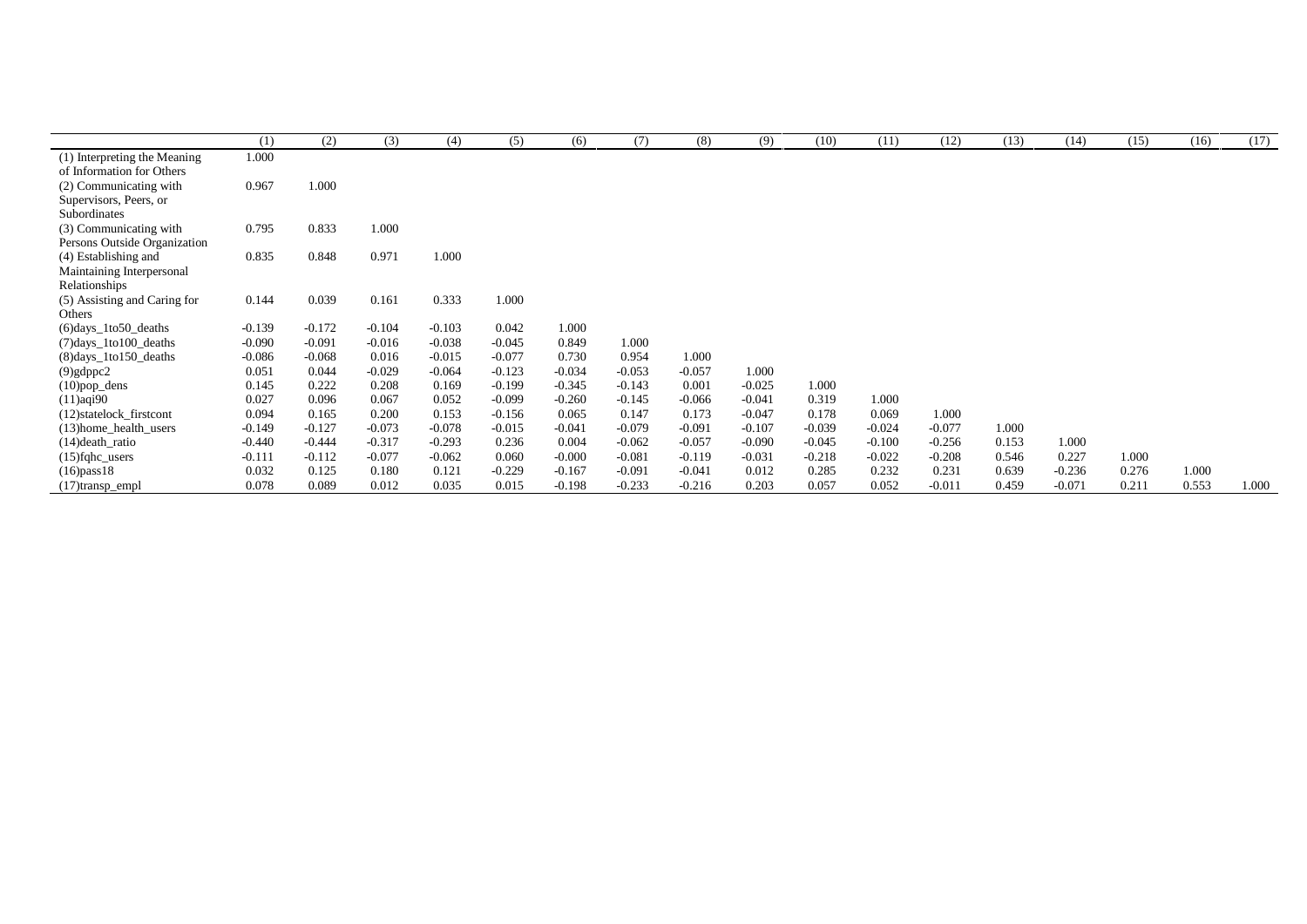Table 5. Correlations (b)

|                           | (1)      | (2)      | (3)      | (4)      | (5)      | (6)      | (7)      | (8)      | (9)      | (10)     | (11)     | (12)     | (13)     | (14)  | (15)     | (16)  | (17)  | (18)  |
|---------------------------|----------|----------|----------|----------|----------|----------|----------|----------|----------|----------|----------|----------|----------|-------|----------|-------|-------|-------|
| $(1)$ Selling or          | 1.000    |          |          |          |          |          |          |          |          |          |          |          |          |       |          |       |       |       |
| <b>Influencing Others</b> |          |          |          |          |          |          |          |          |          |          |          |          |          |       |          |       |       |       |
| (2) Resolving Conflicts   | 0.893    | 1.000    |          |          |          |          |          |          |          |          |          |          |          |       |          |       |       |       |
| and Negotiating with      |          |          |          |          |          |          |          |          |          |          |          |          |          |       |          |       |       |       |
| Others                    |          |          |          |          |          |          |          |          |          |          |          |          |          |       |          |       |       |       |
| (3) Performing for or     | 0.615    | 0.704    | 1.000    |          |          |          |          |          |          |          |          |          |          |       |          |       |       |       |
| Working Directly with     |          |          |          |          |          |          |          |          |          |          |          |          |          |       |          |       |       |       |
| the Public                |          |          |          |          |          |          |          |          |          |          |          |          |          |       |          |       |       |       |
| (4)Coordinating the       | 0.677    | 0.782    | 0.281    | 1.000    |          |          |          |          |          |          |          |          |          |       |          |       |       |       |
| Work and Activities of    |          |          |          |          |          |          |          |          |          |          |          |          |          |       |          |       |       |       |
| Others                    |          |          |          |          |          |          |          |          |          |          |          |          |          |       |          |       |       |       |
| (5) Developing and        | 0.695    | 0.843    | 0.349    | 0.973    | 1.000    |          |          |          |          |          |          |          |          |       |          |       |       |       |
| <b>Building Teams</b>     |          |          |          |          |          |          |          |          |          |          |          |          |          |       |          |       |       |       |
| (6)Training and           | 0.324    | 0.545    | 0.295    | 0.753    | 0.793    | 1.000    |          |          |          |          |          |          |          |       |          |       |       |       |
| Teaching Others           |          |          |          |          |          |          |          |          |          |          |          |          |          |       |          |       |       |       |
| $(7)$ days_1to50_deaths   | $-0.022$ | $-0.092$ | 0.034    | $-0.084$ | $-0.103$ | $-0.032$ | 1.000    |          |          |          |          |          |          |       |          |       |       |       |
| $(8)$ days_1to100_deaths  | 0.063    | $-0.013$ | 0.024    | $-0.011$ | $-0.034$ | $-0.057$ | 0.849    | 1.000    |          |          |          |          |          |       |          |       |       |       |
| $(9)$ days_1to150_deaths  | 0.100    | 0.023    | 0.027    | 0.001    | $-0.020$ | $-0.092$ | 0.730    | 0.954    | 1.000    |          |          |          |          |       |          |       |       |       |
| $(10)$ gdppc2             | $-0.085$ | $-0.073$ | $-0.146$ | 0.091    | 0.053    | 0.063    | $-0.034$ | $-0.053$ | $-0.057$ | 1.000    |          |          |          |       |          |       |       |       |
| $(11)$ pop_dens           | 0.217    | 0.208    | $-0.046$ | 0.161    | 0.185    | $-0.038$ | $-0.345$ | $-0.143$ | 0.001    | $-0.025$ | 1.000    |          |          |       |          |       |       |       |
| $(12)$ aqi $90$           | 0.045    | 0.081    | $-0.047$ | 0.013    | 0.035    | $-0.116$ | $-0.260$ | $-0.145$ | $-0.066$ | $-0.041$ | 0.319    | 1.000    |          |       |          |       |       |       |
| (13) statelock firstcont  | 0.240    | 0.188    | 0.029    | 0.196    | 0.178    | 0.020    | 0.065    | 0.147    | 0.173    | $-0.047$ | 0.178    | 0.069    | 1.000    |       |          |       |       |       |
| (14) home_health_users    | 0.012    | $-0.036$ | 0.023    | $-0.103$ | $-0.108$ | $-0.118$ | $-0.041$ | $-0.079$ | $-0.091$ | $-0.107$ | $-0.039$ | $-0.024$ | $-0.077$ | 1.000 |          |       |       |       |
| $(15)$ death ratio        | $-0.159$ | $-0.207$ | 0.117    | $-0.397$ | $-0.381$ | $-0.381$ | 0.004    | $-0.062$ | $-0.057$ | $-0.090$ | $-0.045$ | $-0.100$ | $-0.256$ | 0.153 | 1.000    |       |       |       |
| $(16)$ fqhc_users         | $-0.063$ | $-0.034$ | 0.039    | $-0.125$ | $-0.116$ | $-0.068$ | $-0.000$ | $-0.081$ | $-0.119$ | $-0.031$ | $-0.218$ | $-0.022$ | $-0.208$ | 0.546 | 0.227    | 1.000 |       |       |
| $(17)$ pass 18            | 0.248    | 0.193    | 0.001    | 0.156    | 0.142    | $-0.069$ | $-0.167$ | $-0.091$ | $-0.041$ | 0.012    | 0.285    | 0.232    | 0.231    | 0.639 | $-0.236$ | 0.276 | 1.000 |       |
| $(18)$ transp_empl        | $-0.062$ | 0.012    | $-0.059$ | 0.034    | 0.059    | 0.045    | $-0.198$ | $-0.233$ | $-0.216$ | 0.203    | 0.057    | 0.052    | $-0.011$ | 0.459 | $-0.071$ | 0.211 | 0.553 | 1.000 |